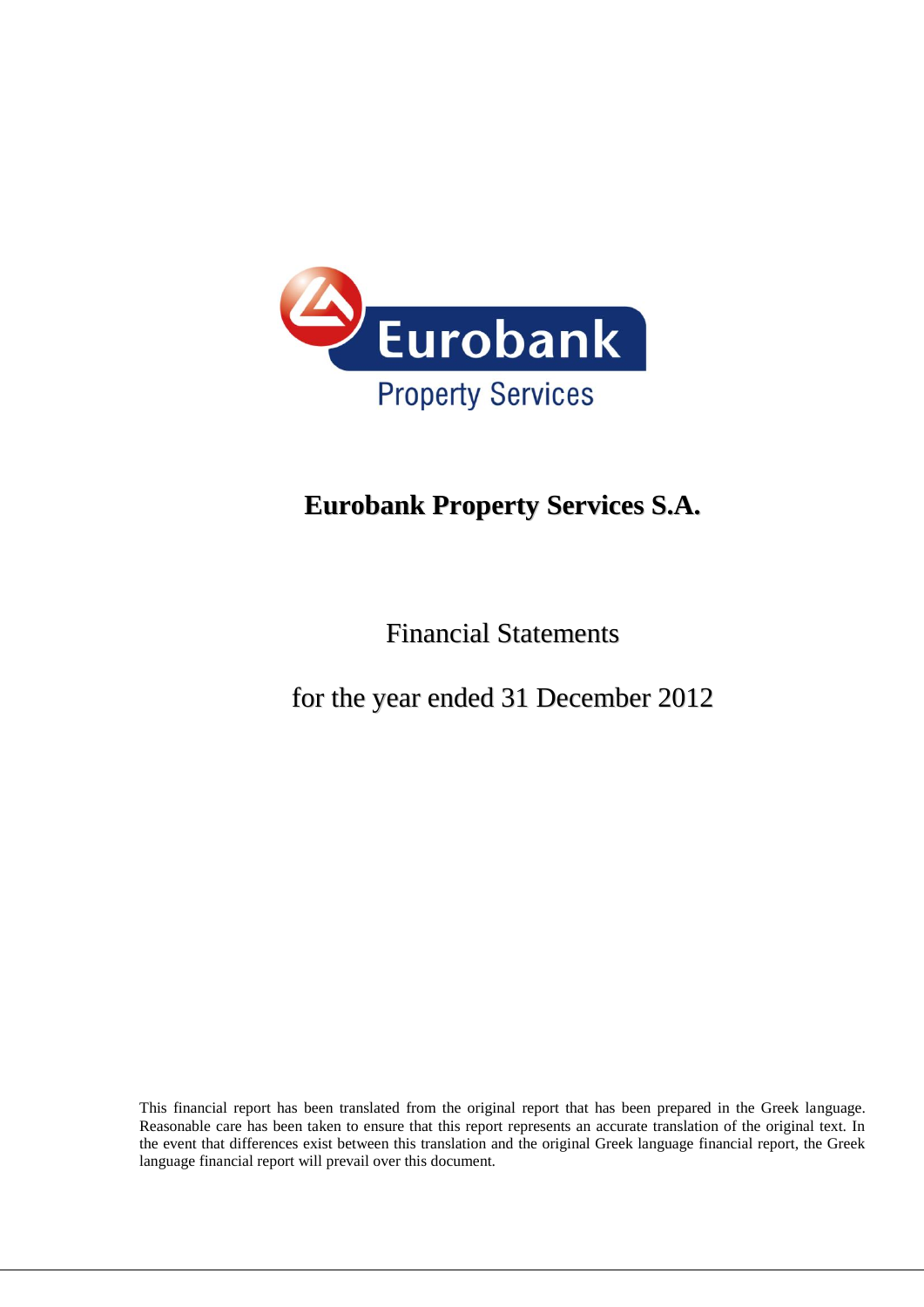

### **Table of contents Page**

### **Notes to Annual Financial Report**

| 1                                | 13 |
|----------------------------------|----|
| 2.                               | 13 |
| 3.                               | 20 |
| 4.                               | 22 |
| 5.                               | 23 |
| 6.                               | 24 |
| $7_{\scriptscriptstyle{\ddots}}$ | 25 |
| 8.                               | 25 |
| 9.                               | 25 |
|                                  | 25 |
|                                  | 26 |
|                                  | 26 |
|                                  | 27 |
|                                  | 28 |
|                                  | 28 |
|                                  | 28 |
|                                  | 28 |
|                                  | 29 |
|                                  | 29 |
|                                  | 29 |
|                                  | 29 |
|                                  | 30 |
|                                  | 30 |
|                                  | 30 |
|                                  | 31 |
|                                  | 34 |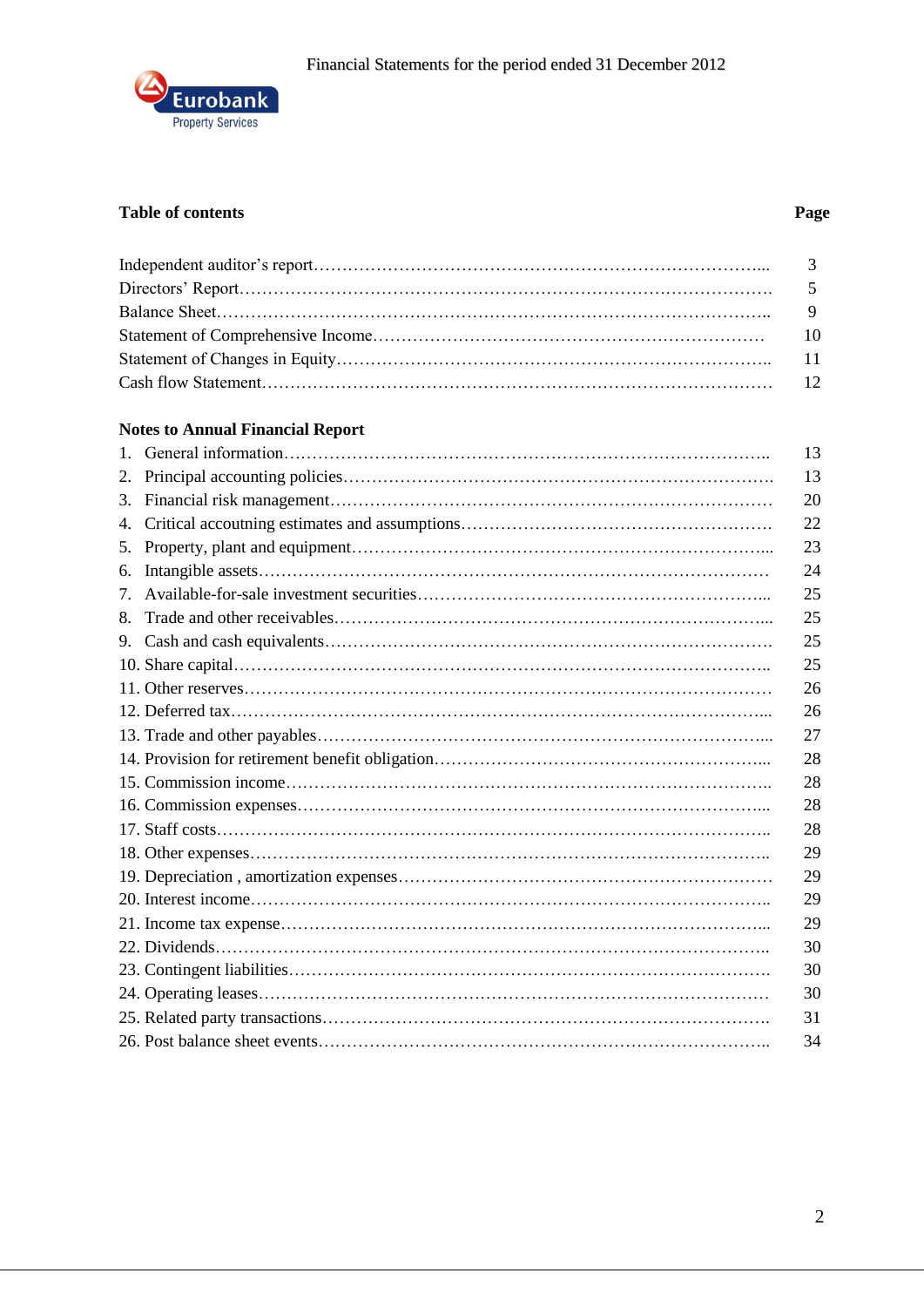

#### **Independent Auditor"s Report**

#### **To the Shareholders of Eurobank Property Services SA**

#### **Report on the Financial Statements**

We have audited the accompanying financial statements of Eurobank Property Services which comprise the balance sheet as of 31 December 2012 and the Income statement , statement of comprehensive income, statement of changes in equity and cash flow statement for the year then ended and a summary of significant accounting policies and other explanatory information.

#### **Management"s Responsibility for the Financial Statements**

Management is responsible for the preparation and fair presentation of these financial statements in accordance with International Financial Reporting Standards, as adopted by the European Union, and for such internal control as management determines is necessary to enable the preparation of separate and consolidated financial statements that are free from material misstatement, whether due to fraud or error.

#### **Auditor"s Responsibility**

Our responsibility is to express an opinion on these financial statements based on our audit. We conducted our audit in accordance with International Standards on Auditing. Those standards require that we comply with ethical requirements and plan and perform the audit to obtain reasonable assurance about whether the financial statements are free from material misstatement.

An audit involves performing procedures to obtain audit evidence about the amounts and disclosures in the financial statements. The procedures selected depend on the auditor's judgment, including the assessment of the risks of material misstatement of the financial statements, whether due to fraud or error. In making those risk assessments, the auditor considers internal control relevant to the entity's preparation and fair presentation of the financial statements in order to design audit procedures that are appropriate in the circumstances, but not for the purpose of expressing an opinion on the effectiveness of the entity's internal control. An audit also includes evaluating the appropriateness of accounting policies used and the reasonableness of accounting estimates made by management, as well as evaluating the overall presentation of the financial statements.

We believe that the audit evidence we have obtained is sufficient and appropriate to provide a basis for our audit opinion.

#### **Opinion**

In our opinion, the financial statements present fairly, in all material respects, the financial position of the Company as at December 31, 2012, and its financial performance and cash flows for the year then ended in accordance with International Financial Reporting Standards, as adopted by the European Union.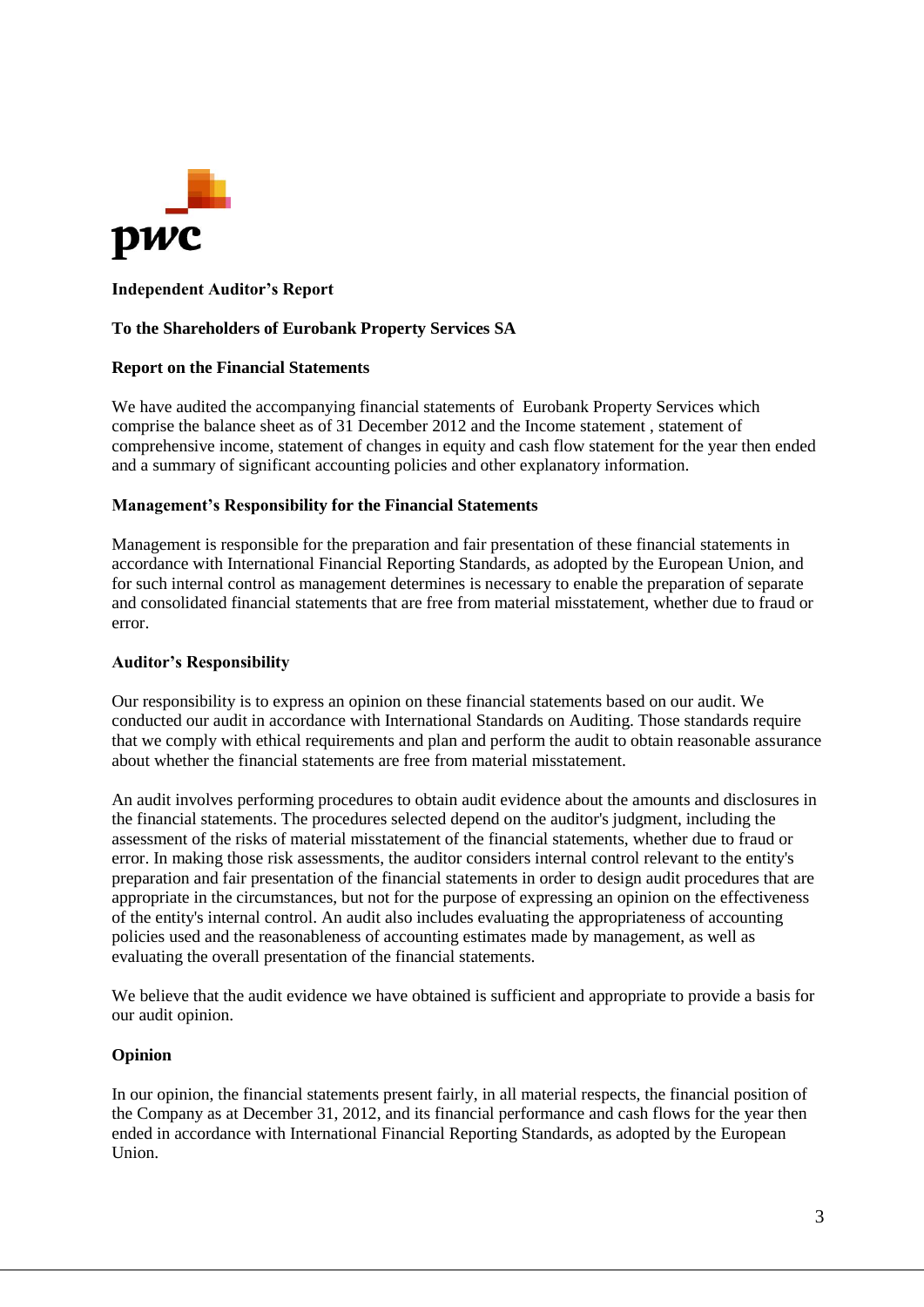#### **Emphasis of matter**

Without qualifying our opinion, we draw your attention to Note 2.1 to the financial statements, which refer to the impact of impairment losses from the Greek sovereign debt restructuring on the Group's regulatory capital, the planned actions to restore the capital adequacy of the Group, as well as recent changes to the capital adequacy of the Greek regulatory framework and the existing uncertainties that could adversely affect the going concern assumption of the Company, until the completion of the recapitalisation process of the Group and the restore of capital adequacy.

#### **Reference on Other Legal Matters**

We verified the comformity and consistency of the information given in the Board of Directors' report with the accompanying financial statements in accordance with the requirements of articles 43a and 37 of Codified Law 2190/1920.



Athens, 17 May 2013

The Certified Auditor-Accountant

PricewaterhouseCoopers 268 Kifissias Avenue 15 232 Halandri **Elena Themistocleous** SOEL Reg. No. 113 SOEL Reg. No. 38901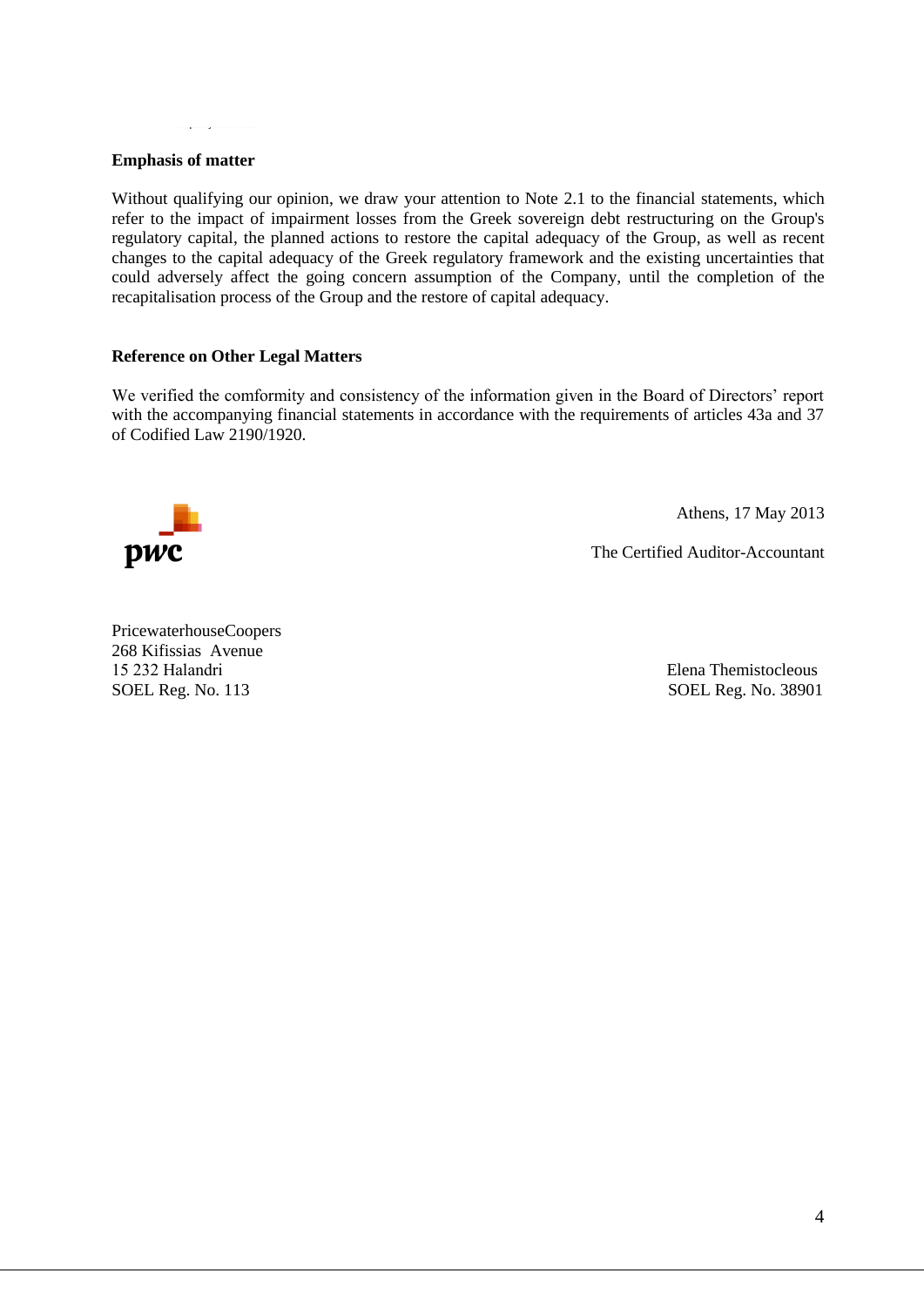

#### **DIRECTORS REPORT EUROBANK PROPERTY SERVICES S.A. FOR THE PERIOD ENDED 1/1-31/12/2012**

#### **Dear Shareholders,**

This fiscal year is the twenty seveth and includes the period from January 1, 2012 up to December 31, 2012.

During the current period, the Company's activities were consistent with applicable law and the purpose of the Company, as defined by its article of association.

The financial statements of current year, as submitted to the Annual General Meeting, have been prepared in accordance with International Financial Reporting Standards. Detailed information on key accounting policies followed out in the explanatory notes to Financial Statements December 31, 2012. The financial statements are approved by the Board of Directors meeting of 23<sup>rd</sup> April, 2013.

#### **Information regarding the company's activities during 2012:**

**Operating profit:** Company's operating profit amounted to  $\epsilon$  1.628ths compared to  $\epsilon$  10.793ths in 2011, representing a decrease of **85%**. The increase is mainly due to the increase in appraisal valuations.

**Commission income:** The Company's commission income during the year 2012 was  $\epsilon$  12.511ths compared to **€ 21.260th**s in 2011, representing a decrease of **41%**. The increase in commission income was mainly due to the increase in appraisal valuations.

**Other operating expenses:** The Company's commission related expenses during the year 2012 were  $\epsilon$ **7.040ths** compared to **€ 6.404ths** in 2011, representing an increase of **10%.** Other operating expenses amounted to **€ 3.843ths** compared to **€ 4.063ths** in 2011, representing a decrease of **-5%**. Overall, the decrease in other operating expenses, before provisions was **-7%**, which reflects management policy for the reduction and stabilization of other operating expenses.

**Interest income:** Interest income for the year 2012 was  $\epsilon$  358ths compared to  $\epsilon$  422ths in 2011, representing a decrease of **15%.**

The Company"s staff as of 31/12/2012 was 53 persons (2011: 55).

#### **Prospects**

Company's strategy is to maintain the dominant position held today in providing a full range of quality services in real estate. The Management aims to improve the quality of the services offered to the Bank and third parties, and promises to do the best to achieve this target.

#### **Impact of the economic crisis in Greece**

Greece entered into a new funding and restructuring programme with the European Commission, the ECB and the eurozone member-states as agreed in the Eurogroup meeting of February 21st 2012. The programme aimed at bringing the country"s public debt-to-GDP ratio below 120% by 2020.

The new funding and reform programme improved the country"s financial position and outlook, via the reduction of public debt and its servicing costs from 2012 onwards.

On the back of these developments, and after the implementation/legislation of a long list of structural reforms and fiscal austerity measures for 2013-16 by the Greek Government, the Eurogroup reached on November 26th, 2012 an agreement on a set of new measures for the reduction of Greek public debt to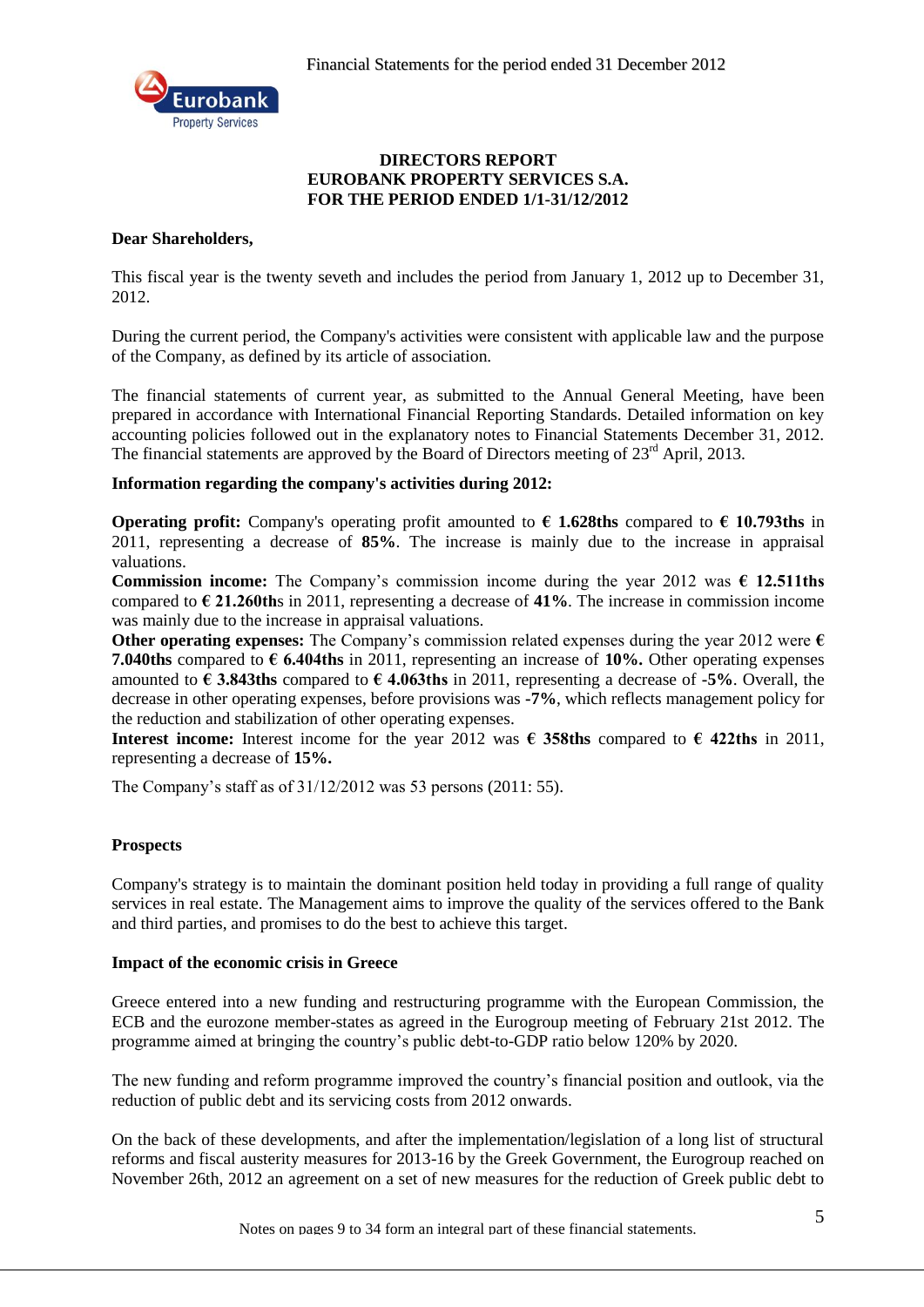

124.0% of GDP by 2020 and 110.0% of GDP in 2022. This debt path is consistent with the debt sustainability required by the IMF.

#### **Position of the Group**

#### *Greek sovereign debt exchange programme*

On 21 February 2012 the Euro-area finance ministers agreed on a bail out programme for Greece, including financial assistance from the Official Sector and a voluntary debt exchange agreed with the Private Sector forgiving 53.5% of the face value of Greek debt. The new programme aimed for debt sustainability and restoring competitiveness, and provided a comprehensive blueprint for putting the public finances and the economy of Greece back on a sustainable basis. Following Eurobank's participation in the programme, Greek Government Bonds and other eligible securities of face value  $\epsilon$ 7.3 bn were exchanged. Under this exchange, in March/ April 2012, the Group received a) new Greek government bonds (nGGBs) with face value equal to 31.5% of the face amount of the old bonds, b) EFSF notes having a face amount of 15% of the face value of the old bonds and c) GDP-linked securities. All exchanged bonds were derecognized and the new GGBs recognized at fair value, based on market quotes at the date of recognition.

Following the Eurogroup"s decisions on 27 November 2012 and as part of debt reduction measures, the Greek State announced on 3 December 2012 an invitation to eligible holders of nGGBs to submit offers to exchange such securities for six months zero coupon notes to be issued by the European Financial Stability Fund (EFSF). On 18 December 2012, pursuant to the above invitation, nGGBs of aggregate face amount of  $\epsilon$  31.9 bn were eventually exchanged for EFSF notes of face amount of  $\epsilon$  11.3 bn. Under its participation to the Greek state"s debt buyback program, the Eurobank Ergasias Group submitted for exchange the 100% of its nGGBs portfolio, amounting to  $\epsilon$  2.3 bn.

#### *Recapitalization Framework and Process*

Given the severity of the impact of the Greek Government Bond exchange programme (PSI+), on 21 February 2012 the Euro Area finance ministers allocated a total of  $\epsilon$  50 bn of the second support programme for Greece specifically for the recapitalisation of the Greek banking system. These funds are directed to the Hellenic Financial Stability Fund (HFSF) whose mandate has been extended and enhanced accordingly.  $\epsilon$  23 bn of these funds were remitted to Greece in April 2012,  $\epsilon$  16 bn in December 2012 and the final  $\epsilon$  11 bn pending to receive in 2013.

BoG, after assessing the business plan and the capital needs of Eurobank has concluded on 19 April 2012 that Eurobank is a viable bank and, on 8 November 2012, notified the Bank that its Tier I capital should increase by  $\epsilon$  5,839 million by April 2013. The Bank, the HFSF and the European Financial Stability Facility ("EFSF") signed on 28 May 2012 and on 21 December 2012 a trilateral presubscription agreement and an amendment to this agreement for the advance to the Bank of EFSF notes of face value of  $\epsilon$  3.97 bn and  $\epsilon$  1.34 bn respectively (total  $\epsilon$  5.31 bn) as advance payment of its participation in the future share capital increase of the Bank. In addition, HFSF provided to the Bank a commitment letter for additional capital support of  $\epsilon$  0.53 bn up to the total level of recapitalisation needs of  $\epsilon$  5,839 million. Proforma with the full recapitalisation amount of  $\epsilon$  5,839 million, on 30 September 2012, the Group's regulatory capital stands at  $\epsilon$  4.7 bn, the EBA Core Tier I Capital at  $\epsilon$  4.4 bn, its Capital Adequacy ratio at 11.6% and the EBA Core Tier I ratio at 10.8%. These indicators will be negatively affected by the elements of 31 March 2013 due to recent changes to the capital adequacy of the Greek regulatory framework. This effect is expected to be mitigated by capital movements which in the current period are in the planning stage and evaluation by the Bank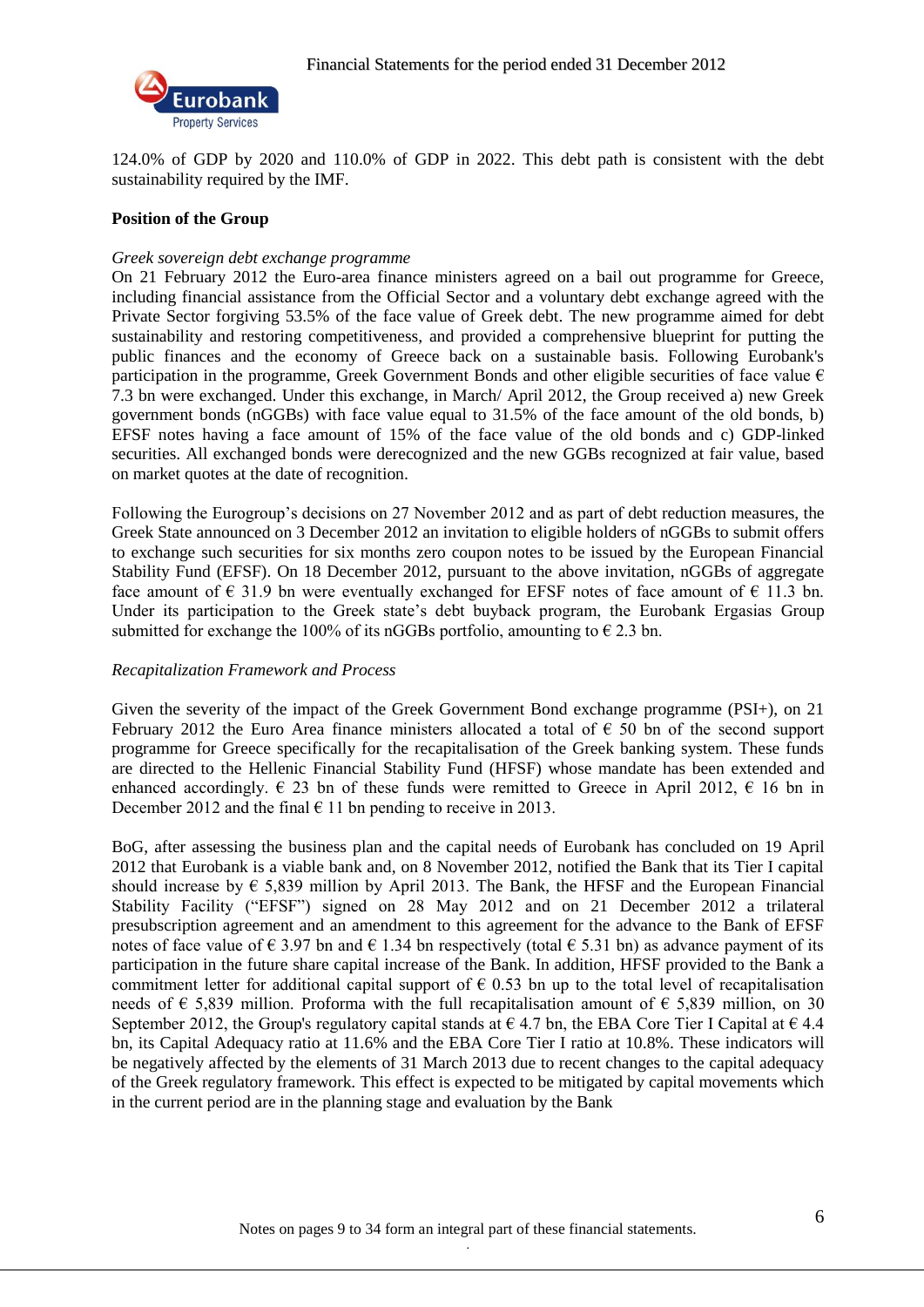

#### **National Bank of Greece S.A. Voluntary Tender Offer (VTO)**

On 5 October 2012, the National Bank of Greece (NBG) announced its intention to launch a voluntary exchange offer to acquire all Eurobank's shares offering 58 new shares of NBG for every 100 shares of Eurobank tendered. NBG also stated that, Eurobank shareholders holding 43.6% of Eurobank's ordinary share capital have committed to tender their shares in the tender offer. On 23 November 2012, the General Meeting of the shareholders of NBG, approved the increase of NBG"s share capital, and the issue of new ordinary shares to be offered to Eurobank"s ordinary shareholders who will accept NBG"s voluntary tender offer at the said exchange ratio. The Bank announced that the exchange offer falls within the context of the on-going consolidation of the Greek banking system.

On 11 January 2013, after Greek Capital Market Committee approval of the relevant offering documentation, NBG published the prospectus of the Voluntary Tender Offer (VTO), stating as offering's acceptance period for Eurobank's shareholders the period from 11 January 2013 to 15 February 2013.

On the same day, the Board of Directors of Eurobank Ergasias S.A., having been informed of the terms and conditions of the VTO submitted by NBG to Eurobank shareholders, convened and produced a reasoned opinion on the VTO.

The Bank"s Board of Directors having considered the content of the VTO information memorandum and the reports provided by the Bank"s financial advisors, concluded in summary that the Offer Consideration satisfies the requirements of the Law and is fair from a financial point of view.

On 15 February 2013, NBG announced that all necessary regulatory approvals have been obtained. In particular, the approvals from [the](http://www.epant.gr/) Hellenic Competition Commission, the Bank of Greece (Supervision of Credit and Related Financial Institutions Department (SCRFID) & Department of Private Insurance Supervision (DOPIS)), the [Hellenic Financial Stability Fund a](http://www.hfsf.gr/)nd the E.U. Directorate General for Competition, as analytically described in the prospectus of the Voluntary Tender Offer (VTO) were obtained.

On 18 February 2013, NBG announced that during the offering's acceptance period for Eurobank's shareholders, 64.369 Eurobank's shareholders have accepted legally the VTO, submitting totally 466.397.790 Shares, representing 84,35% of the paid in Share Capital; thus NBG holds a total of 466.558.809 Shares, representing the 84,38% of Eurobank"s paid in Share Capital.

On 8 April 2013, Eurobank announced that by decision of the competent authorities and institutions, with the assent of the two banks, the National Bank and Eurobank will be recapitalised fully and independently from each other, implying the suspension of the merger process

The process of recapitalization of four systemic banks, as announced by the Bank of Greece, will be completed before the end of April. Final decisions on the course of the merger of the two banks will be taken from the common shares that will be the FSF.

On 10 April 2013, the Board of Directors of Eurobank decided to convene a General Meeting on 30 April 2013 on the recapitalization of the Bank by  $\epsilon$  5.8 billion

As part of the legislation, part of the recapitalization may be implemented by issuing CoCos reducing equally the amount of increase in common shares. Right to participate in the increase in common shares will be the existing shareholders of the Bank and other private investors, while the amount of recapitalization is already guaranteed by the EFSF and  $\epsilon$  5,3 bn from  $\epsilon$  5,8 billion has already been paid in Bank.

7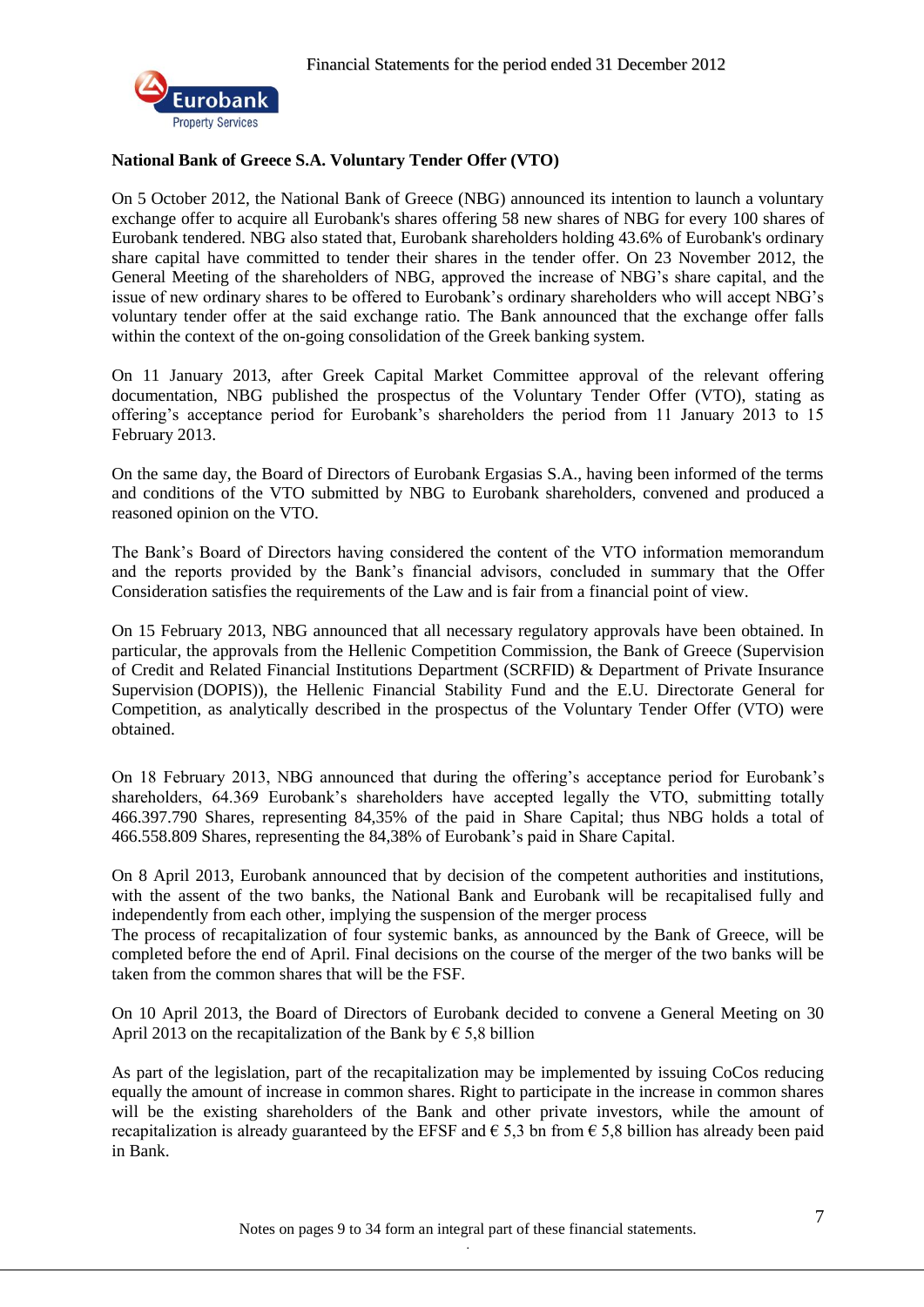

On April 30, 2013, the Extraordinary General Meeting of Shareholders of Eurobank decided:

1. reduction of share capital, while reducing the total number of ordinary shares, through the association shall be a ratio of ten (10) existing ordinary shares to one (1) new common share (reverse split), and reduction of the nominal value of new (derived from the reverse split) common shares to 0.30 euro

2. increase the share capital pursuant to Law 3864/2010 and No. 38/2012 Cabinet Decision, to raise a total of 5.839 million, by issuing 3,789,317,357 new ordinary shares, taking the all of them by the EFSF, in consideration of equal value owned by the same bond issue and the European Financial Stability Facility

#### **Risks**

The Company due to its activities is exposed to various financial risks as mentioned in Note 3 of the Financial Statements. The Company's policy is to minimize those risks, in order to avoid any impact on its financial position.

There are no other significant events or any company's assets referred to in Article 43a p.3 b. of law 2190/20 which should be included in the current report.

N. Ionia, 16 May 2013

The Board of Directors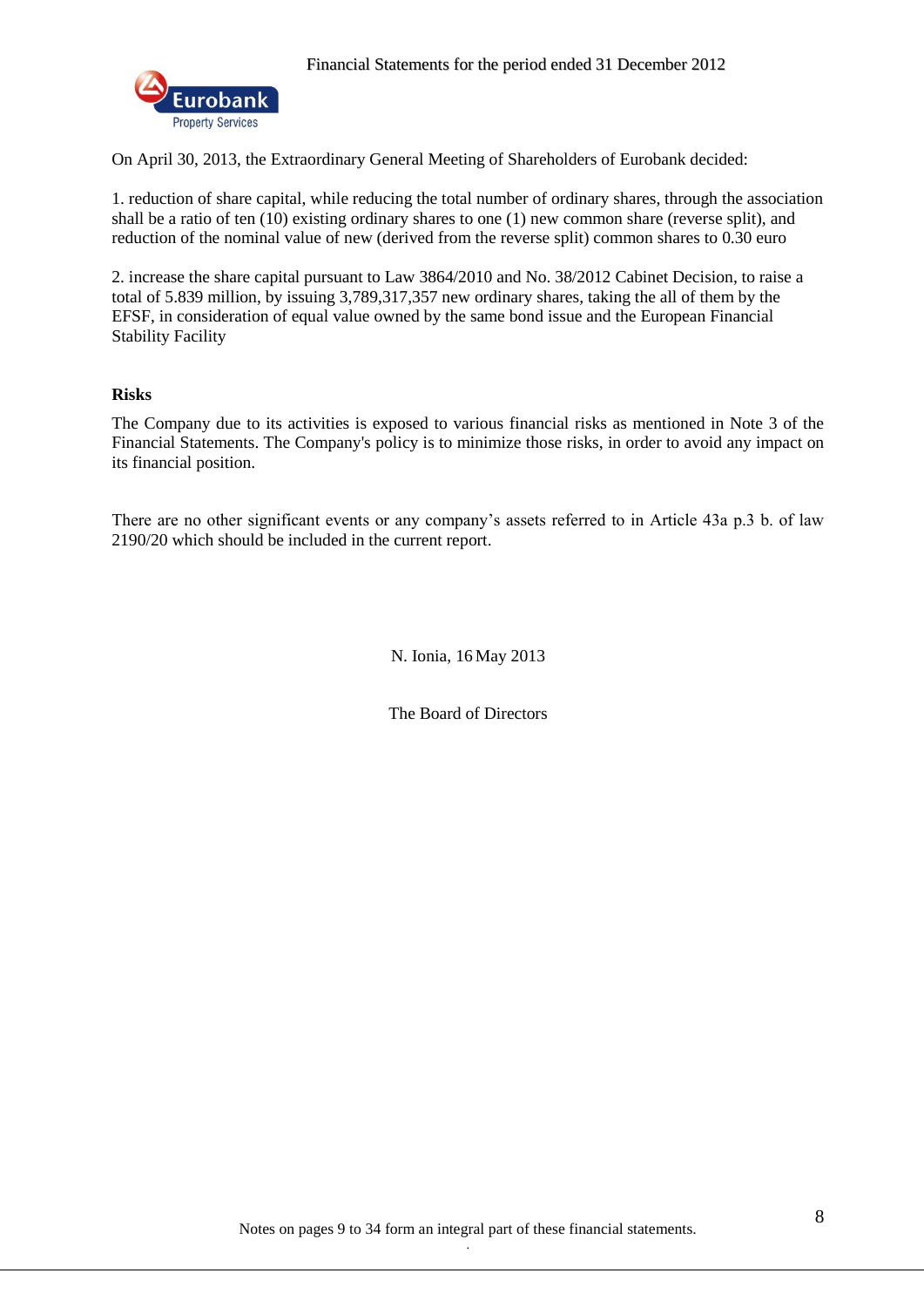

### **Balance Sheet**

|                                      |                |        | 31 December |
|--------------------------------------|----------------|--------|-------------|
|                                      | <b>Notes</b>   | 2012   | 2011        |
|                                      |                | €'000  | €'000       |
| <b>ASSETS</b>                        |                |        |             |
| <b>Non-Current Assets</b>            |                |        |             |
| Property, plant and equipment        | 5              | 253    | 309         |
| Intangible assets                    | 6              | 4.766  | 4.914       |
| Available for sale financial assets  | $\overline{7}$ | 18     | 18          |
|                                      |                | 5.037  | 5.241       |
| <b>Current Assets</b>                |                |        |             |
| Trade and other receivables          | 8              | 5.291  | 3.164       |
| Income tax receivable                |                | 1.293  |             |
| Cash and cash equivalents            | 9              | 15.114 | 17.411      |
|                                      |                | 22.698 | 20.575      |
| <b>Total Assets</b>                  |                | 26.735 | 25.816      |
| <b>EQUITY &amp; LIABILITIES</b>      |                |        |             |
| <b>EQUITY &amp; RESERVES</b>         |                |        |             |
| Share capital                        | 10             | 587    | 587         |
| Other reserves                       | 11             | 342    | 342         |
| Retained earnings                    |                | 22.539 | 20.917      |
| Total equity & reserves              |                | 23.468 | 21.846      |
| <b>Long-term Liabilities</b>         |                |        |             |
| Retirement benefit obligation        | 14             | 29     | 49          |
| Deferred tax liabilities             | 12             | 928    | 969         |
|                                      |                | 957    | 1.018       |
| <b>Current liabilities</b>           |                |        |             |
| Trade payables and other liabilities | 13             | 2.310  | 2.094       |
| Income tax liability                 |                |        | 858         |
|                                      |                | 2.310  | 2.952       |
| <b>Total Liabilities</b>             |                | 3.267  | 3.970       |
| <b>Total Equity and Liabilities</b>  |                | 26.735 | 25.816      |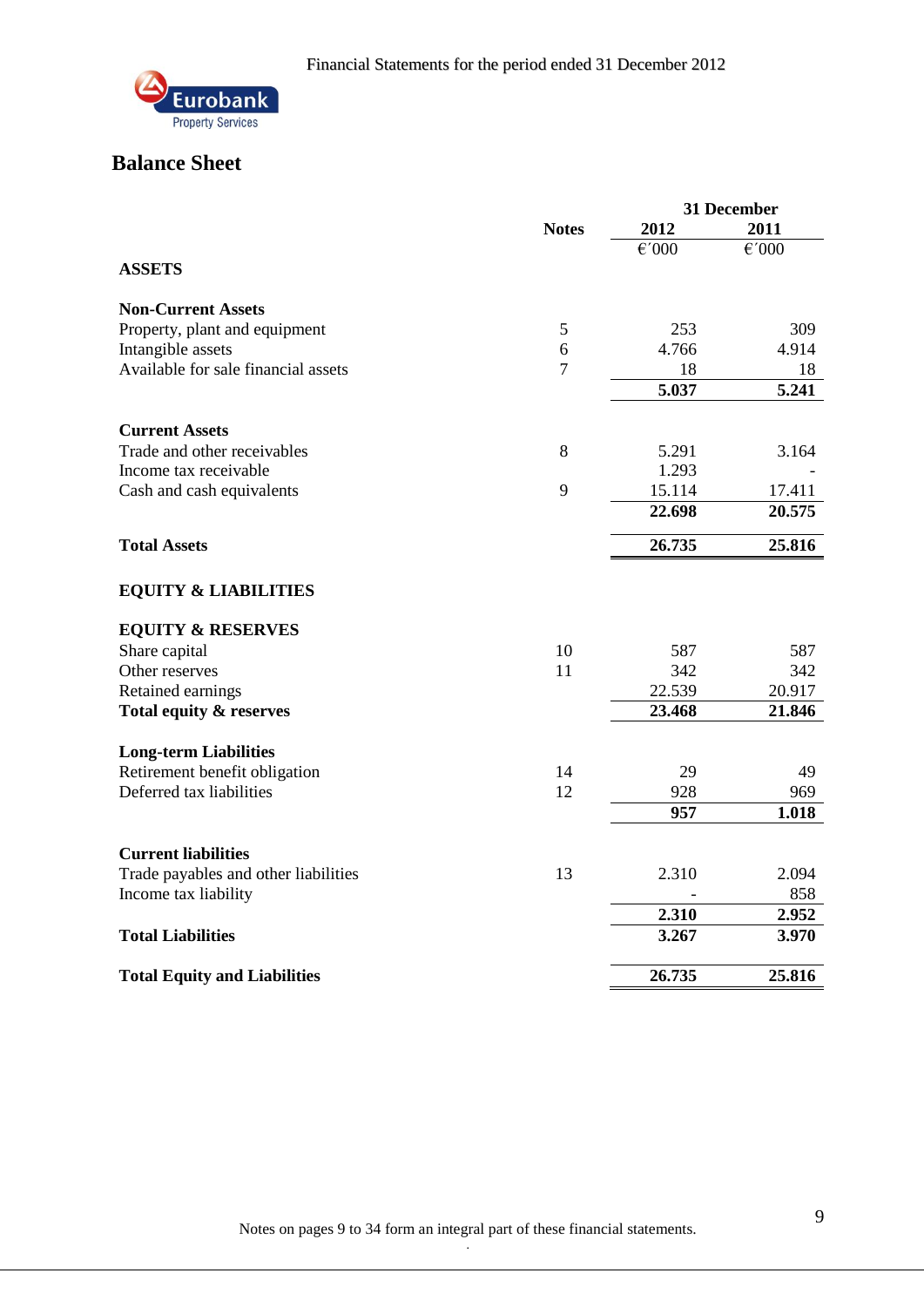

### **Statement of Comprehensive Income**

|                                         | <b>Notes</b> | For the year ended<br>31 December |         |  |
|-----------------------------------------|--------------|-----------------------------------|---------|--|
|                                         |              | 2012                              | 2011    |  |
|                                         |              | $\epsilon$ '000                   | €'000   |  |
| Income from operating activities        |              |                                   |         |  |
| Commission income                       | 15           | 12.511                            | 21.260  |  |
| Commission expenses                     | 16           | (7.040)                           | (6.404) |  |
| Other operating expenses                |              |                                   |         |  |
| Staff costs                             | 17           | (2.672)                           | (2.903) |  |
| Other expenses                          | 18           | (949)                             | (924)   |  |
| Depreciation expense                    | 19           | (222)                             | (236)   |  |
| <b>Operating profit</b>                 |              | 1.628                             | 10.793  |  |
| Interest income                         |              | 358                               | 422     |  |
| <b>Net interest Income</b>              | 20           | 358                               | 422     |  |
| Profit before tax                       |              | 1.986                             | 11.215  |  |
| Income tax expense                      | 21           | (364)                             | (2.164) |  |
| Net Profit for the year                 |              | 1.622                             | 9.051   |  |
| Other comprehensive income              |              |                                   |         |  |
| Total comprehensive income for the year |              | 1.622                             | 9.051   |  |

The Company's financial statements were approved by the Board of Directors on 16 May 2013 and are signed on its behalf by:

Michael Colakides Dimitrios Andritsos Panagiotis Kyriazis

Chairman of the BoD Chief Executive Officer Chief Financial Officer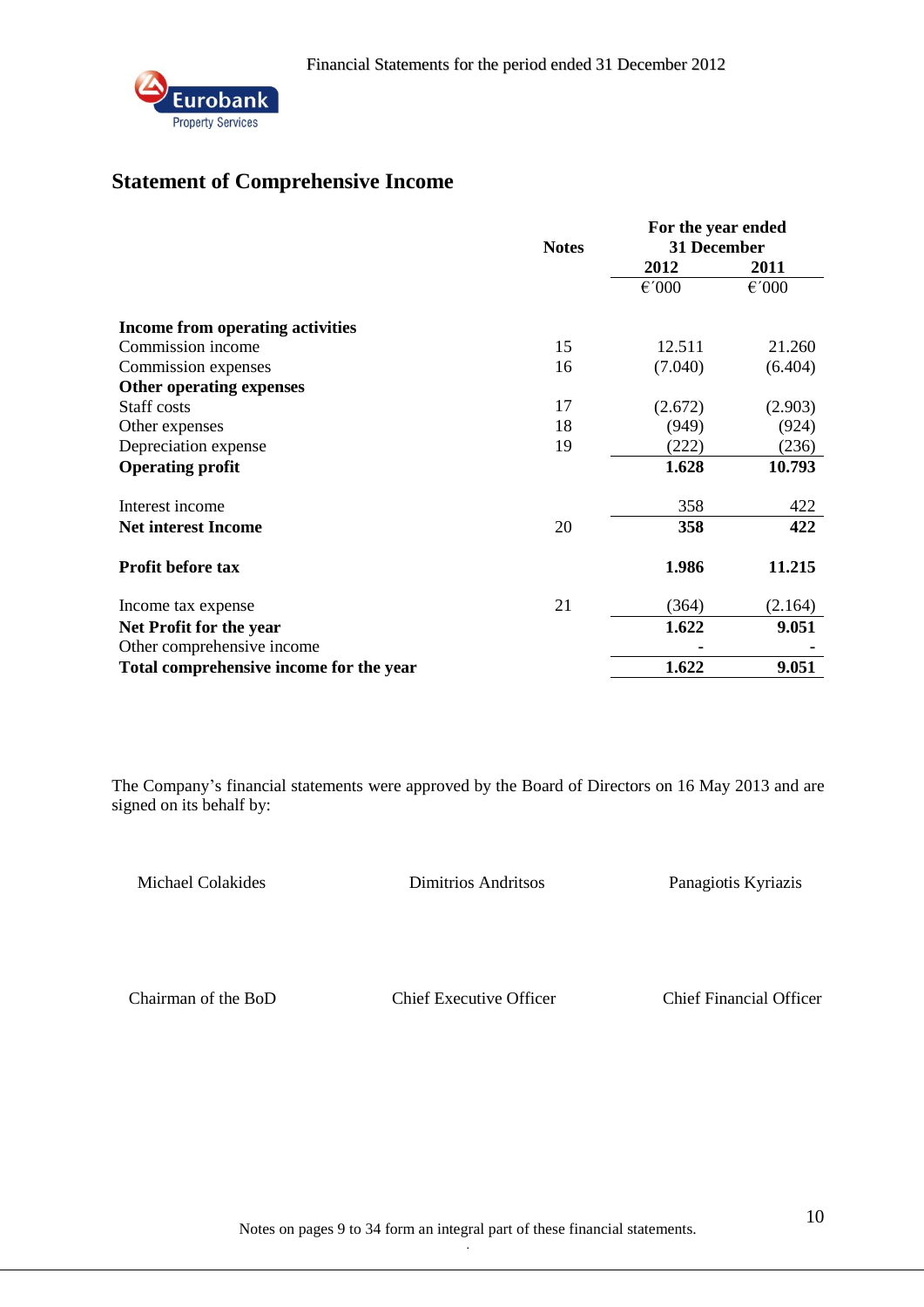

# **Statement of changes in equity**

|                            | <b>Notes</b> | <b>Share</b><br>Capital<br>€'000 | <b>Other</b><br><b>Reserves</b><br>$\epsilon$ '000 | <b>Retained</b><br><b>Earnings</b><br>$\epsilon$ '000 | <b>Totals</b><br>$\epsilon$ '000 |
|----------------------------|--------------|----------------------------------|----------------------------------------------------|-------------------------------------------------------|----------------------------------|
| <b>Balance 1/1/2011</b>    |              | 587                              | 342                                                | 11.866                                                | 12.795                           |
| Profit for the year        |              |                                  |                                                    | 9.051                                                 | 9.051                            |
| Other comprehensive income |              |                                  |                                                    |                                                       |                                  |
| Reserves transfers         | 11           |                                  |                                                    |                                                       |                                  |
| <b>Balance 31/12/2011</b>  |              | 587                              | 342                                                | 20.917                                                | 21.846                           |
| <b>Balance 1/1/2012</b>    |              | 587                              | 342                                                | 20.917                                                | 21.846                           |
| Profit for the year        |              |                                  |                                                    | 1.622                                                 | 1.622                            |
| Other comprehensive income |              |                                  |                                                    |                                                       |                                  |
| Reserves transfers         | 11           |                                  |                                                    |                                                       |                                  |
| <b>Balance 31/12/2012</b>  |              | 587                              | 342                                                | 22.539                                                | 23.468                           |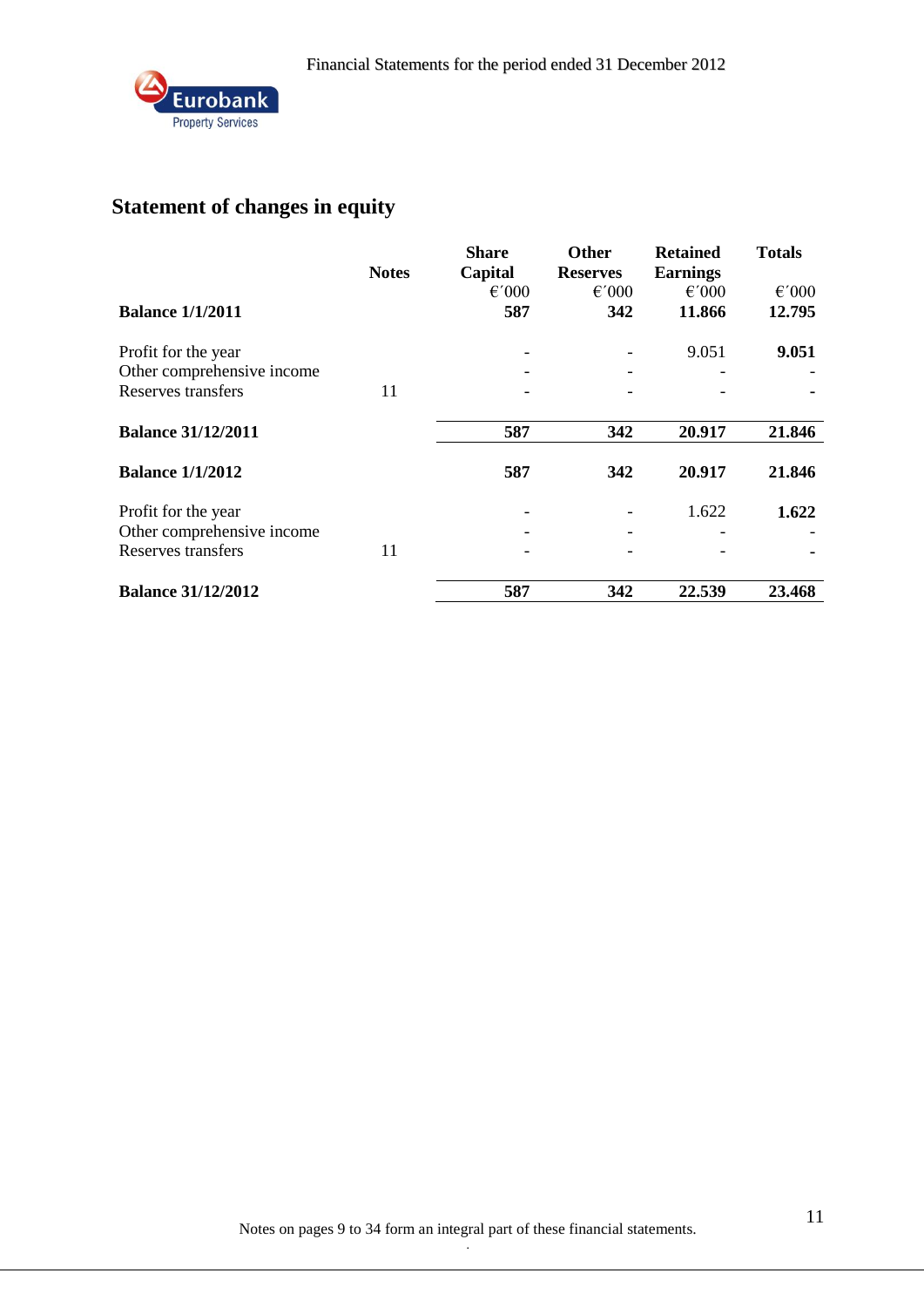

## **Cash flow statement**

|                                                                       | <b>Notes</b> | For the year ended<br>31 December |               |
|-----------------------------------------------------------------------|--------------|-----------------------------------|---------------|
|                                                                       |              | 2012<br>€'000                     | 2011<br>€'000 |
| Profit before tax                                                     |              | 1.986                             | 11.215        |
| <b>Adjustements for:</b>                                              |              |                                   |               |
| Interest income                                                       | 20           | (358)                             | (422)         |
| Depreciation and amortization expense                                 | 19           | 222                               | 236           |
| Write-offs of tangible assets                                         |              |                                   | 37            |
| Other income                                                          |              | (126)                             |               |
| Provisions                                                            | 18           | 50                                | 78            |
| Cash flows from operating activities before changes in working        |              |                                   |               |
| capital                                                               |              | 1.774                             | 11.145        |
| Decrease / (increase) in trade and other receivables                  |              | (2.127)                           | (110)         |
| Increase / (decrease) in trade and other payables                     |              | 215                               | 460           |
| Less:                                                                 |              |                                   |               |
| Taxes paid                                                            |              | (2.516)                           | (2.326)       |
| Net cash from/(used in) operating activities (a)                      |              | 2.622                             | 9.168         |
| <b>Cash flows from investing activities</b>                           |              |                                   |               |
| Acquisition of tangible assets                                        | 5            | (1)                               | (103)         |
| Acquisition of intangible assets                                      | 6            | (16)                              | (37)          |
| Interest received                                                     |              | 374                               | 422           |
| Net cash from/(used in) investing activities (b)                      |              | 357                               | 282           |
| <b>Cash flows from financing activities</b>                           |              |                                   |               |
| Loan repayment                                                        |              |                                   |               |
| Net cash from/(used in) financing activities (c)                      |              |                                   |               |
|                                                                       |              |                                   |               |
| Net increase (decrease) in cash and cash equivalents<br>$(a)+(b)+(c)$ |              | (2.297)                           | 9.450         |
| Cash and cash equivalents at beginning of year                        | 9            | 17.411                            | 7.961         |
| Cash and cash equivalents at end of year                              | 9            | 15.114                            | 17.411        |
|                                                                       |              |                                   |               |

12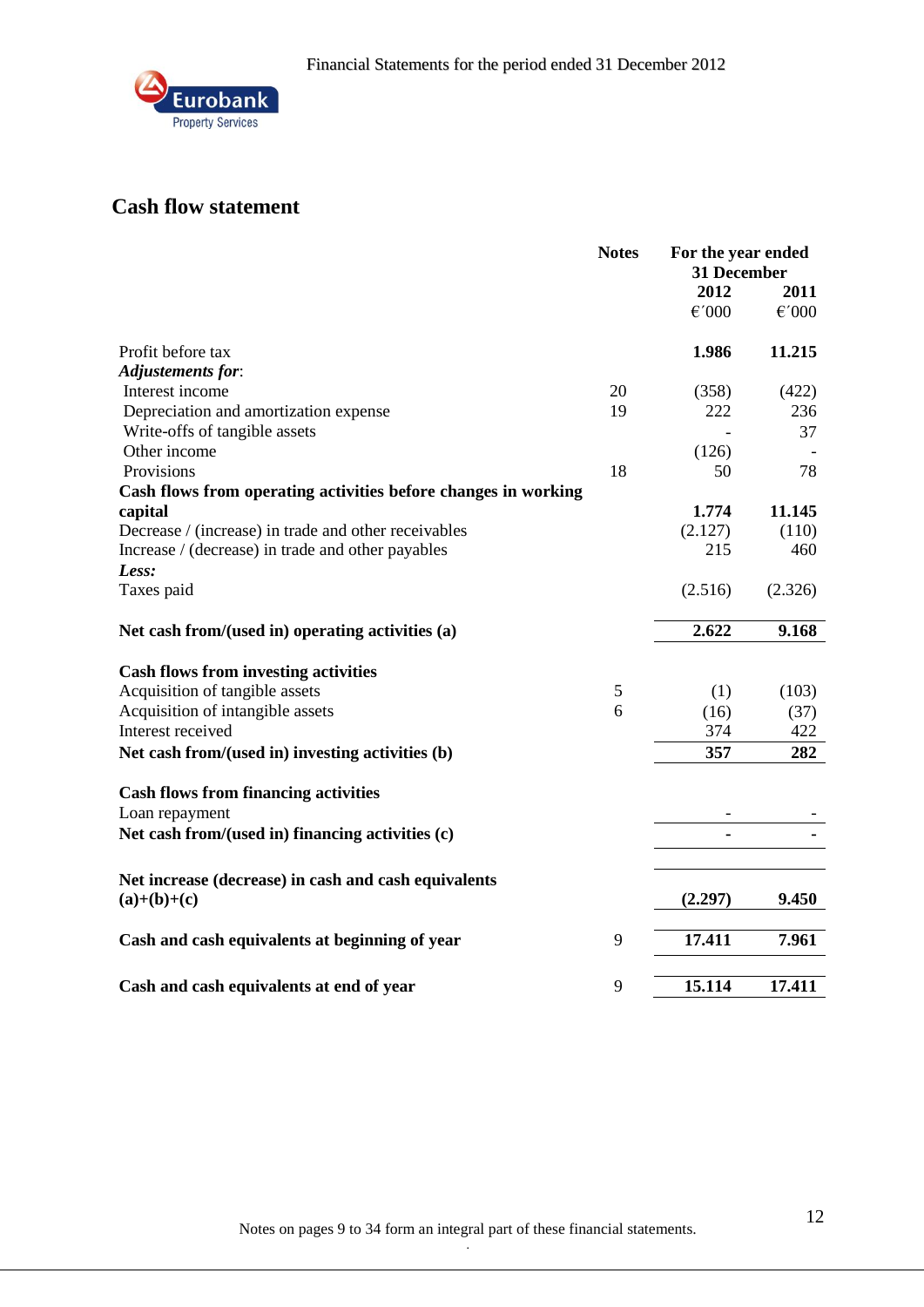

#### **1 General information**

The Company Eurobank EFG Property Services S.A. ("The Company"), offers real estate services (valuations, brokerage, property management, etc.) to Eurobank EFG Group and third parties.

The Company was established and is located in Nea Ionia, Greece. The address of its registered office is 6 Siniossoglou Street, Nea Ionia, Greece. The employees as of 31/12/2012 53 employees (31.12.2011: 55 employees).

These financial statements were approved by the Board of Directors as of 23<sup>rd</sup> April, 2013.

#### **2 Principal accounting policies**

The principal accounting policies applied in the preparation of these financial statements are set out below. These policies have been consistently applied to all the years presented, unless otherwise stated.

#### **2.1 Basis of preparation**

These financial statements have been prepared by management in accordance with International Financial Reporting Standards (IFRS) and IFRIC interpretations as adopted by the European Union and International Financial Reporting Standards issued by the IASB.

The financial statements have been prepared under the historical cost convention adjusted for the fair value of available-for-sale investment securities.

The preparation of financial statements in accordance with I.F.R.S. requires the use of certain critical accounting estimates. It also requires management to exercise judgment in the process of applying the accounting policies. The areas involving a higher degree of exercise of judgment or complexity, or where assumptions and estimates are important for preparing the financial statements are presented in note 4.

The financial statements of December 31, 2012 present the financial position, income statement and cash flows of the company based on the principle of going concern, given the macroeconomic and microeconomic factors and their influence on the operation of the company. The company's main customer is the parent company, which had significant losses from participation in a voluntary private sector involvement (PSI) and has issue of its capital adequacy.

The Company's management, taking into account the ongoing recapitalization of the Group through the EFSF and the other actions to restore the capital adequacy of the Group, which are currently in design and evaluation, which are described below, as well as in Note 49 of the Group, estimates that the Group and consequently the Company will be able to continue their activities.

#### **New standards, amendments to standards and interpretations:**

Certain new standards, amendments to standards and interpretations have been issued that are mandatory for periods beginning during the current financial year and subsequent years. The Company"s evaluation of the effect of these new standards, amendments to standards and interpretations is as follows: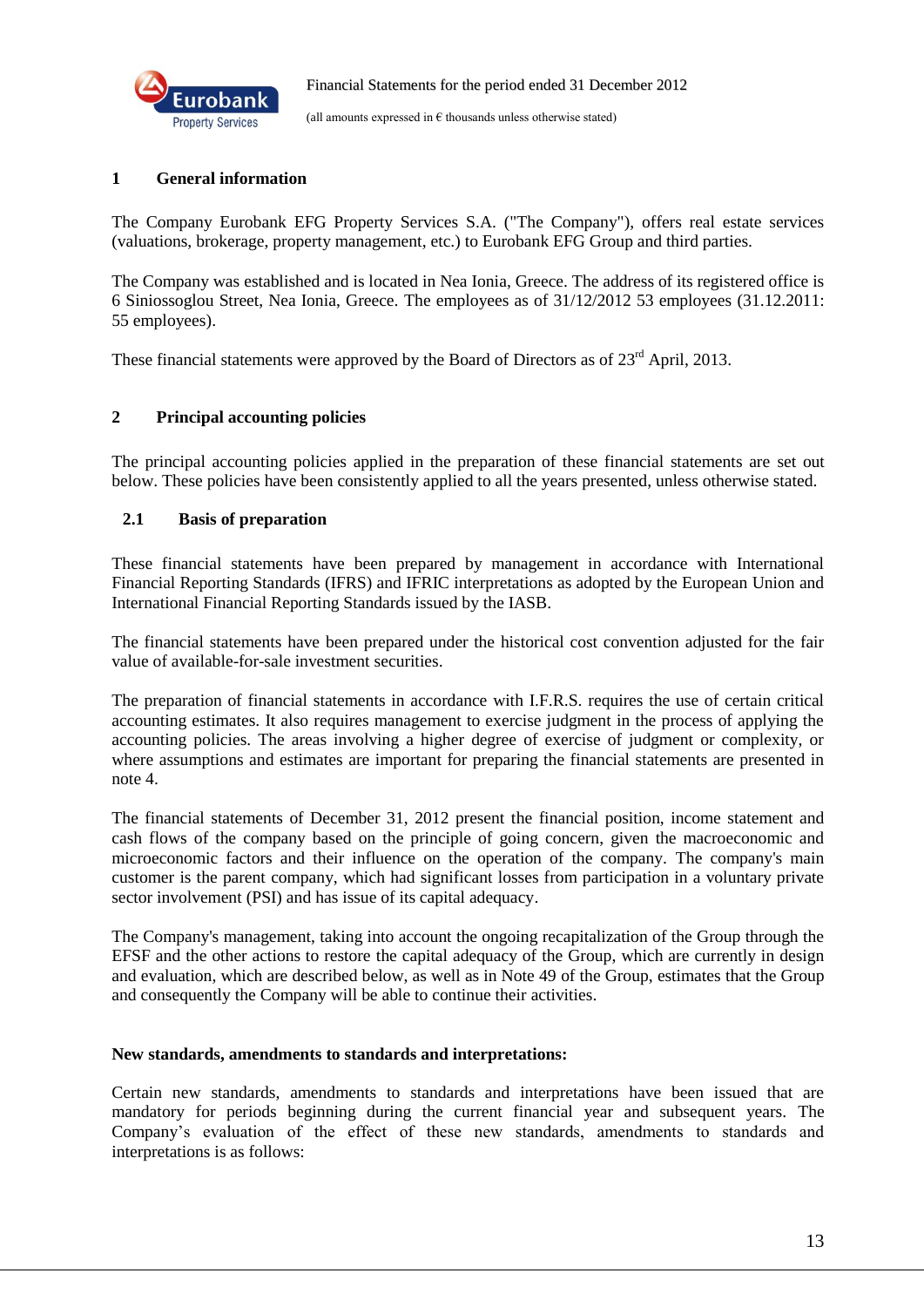

Standards and Interpretations effective for the current financial year

#### **IFRS 7 (Amendment) "Financial Instruments: Disclosures" – transfers of financial assets**

This amendment sets out disclosure requirements for transferred financial assets not derecognised in their entirety as well as on transferred financial assets derecognised in their entirety but in which the reporting entity has continuing involvement. It also provides guidance on applying the disclosure requirements. This amendment does not affect the Company"s financial statements.

Standards and Interpretations effective from periods beginning on or after 1 January 2013

**IFRS 9 "Financial Instruments" (effective for annual periods beginning on or after 1 January 2015)**

**IAS 12 (Amendment) "Income Taxes" (Effective for annual periods beginning on or after 1 January 2013)**

**IFRS 13 "Fair Value Measurement" (Effective for annual periods beginning on or after 1 January 2013)**

**IFRIC 20 "Stripping costs in the production phase of a surface mine" (Effective for annual periods beginning on or after 1 January 2013)**

**IAS 1 (Amendment) "Presentation of Financial Statements" (effective for annual periods beginning on or after 1 July 2012)**

**IAS 19 (Amendment) "Employee Benefits" (effective for annual periods beginning on or after 1 January 2013)**

**IFRS 7 (Amendment) "Financial Instruments: Disclosures" (effective for annual periods beginning on or after 1 January 2013)** 

**IAS 32 (Amendment) "Financial Instruments: Presentation" (effective for annual periods beginning on or after 1 January 2014)**

The above amendments do not affect the Company"s financial statements.

Group of standards on consolidation and joint arrangements (effective for annual periods beginning on or after 1 January 2014)

The IASB has published five new standards on consolidation and joint arrangements: IFRS 10, IFRS 11, IFRS 12, IAS 27 (amendment) and IAS 28 (amendment). These standards are effective for annual periods beginning on or after 1 January 2014. Earlier application is permitted only if the entire "package" of five standards is adopted at the same time.The main provisions are as follows:

**IFRS 10 "Consolidated Financial Statements"**

**IFRS 11 "Joint Arrangements"**

**IFRS 12 "Disclosure of Interests in Other Entities"** 

**IAS 27 (Amendment) "Separate Financial Statements"**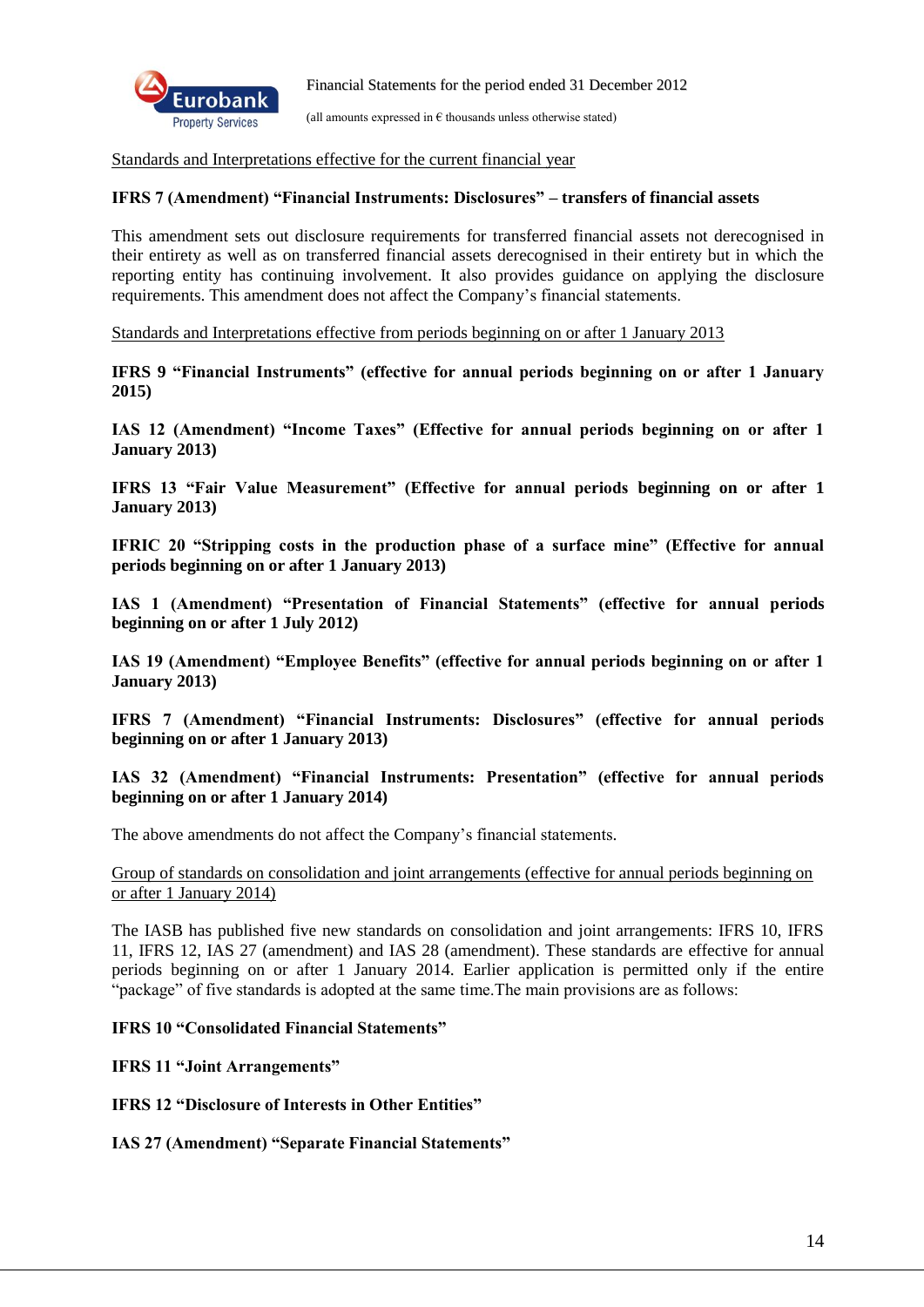

#### **IAS 28 (Amendment) "Investments in Associates and Joint Ventures"**

**IFRS 10, IFRS 11 and IFRS 12 (Amendment) "Consolidated financial statements, joint arrangements and disclosure of interests in other entities: Transition guidance" (effective for annual periods beginning on or after 1 January 2013)**

#### **IFRS 10, IFRS 12 and IAS 27 (Amendment) "Investment entities" (effective for annual periods beginning on or after 1 January 2014)**

#### Amendments to standards that form part of the IASB"s 2011 annual improvements project

The amendments set out below describe the key changes to IFRSs following the publication in May 2012 of the results of the IASB"s annual improvements project. These amendments are effective for annual periods beginning on or after 1 January 2013 and have not yet been endorsed by the EU.

#### **IAS 1 "Presentation of financial statements"**

#### **IAS 16 "Property, plant and equipment"**

#### **IAS 32 "Financial instruments: Presentation"**

#### **IAS 34, "Interim financial reporting"**

The above amendments do not affect the Company"s financial statements.

#### **2.2 Foreign currency translation**

#### **(a) Functional and presentational currency**

Items included in the financial statements of the Company are measured using the currency of the primary economic environment in which the entity operates (the "functional currency"). The financial statements are presented in Euro, which is the Company's functional and presentation currency

#### **(b) Transactions and balances**

Foreign currency transactions are translated into the functional currency using the exchange rates prevailing at the dates of the transactions. Foreign exchange gains and losses resulting from the settlement of such transactions and from the translation at year-end exchange rates of monetary assets and liabilities denominated in foreign currencies are recognised in the income statement.

#### **2.3 Property, plant and equipment**

All property, plant and equipment are stated in the balance sheet at historical cost less accumulated depreciation. Historical cost includes expenditure that is directly attributable to the acquisition of the items.

Subsequent costs are included in the asset's carrying amount or recognised as a separate asset, as appropriate, only when it is probable that future economic benefits associated with the item will flow to the Group and the cost of the item can be measured reliably. Repairs and maintenance costs are charged to the income statement during the financial period in which they are incurred.

Depreciation, based on the component approach, is calculated so as to write off the cost of the assets, over their estimated useful lives, using the straight-line method, as follows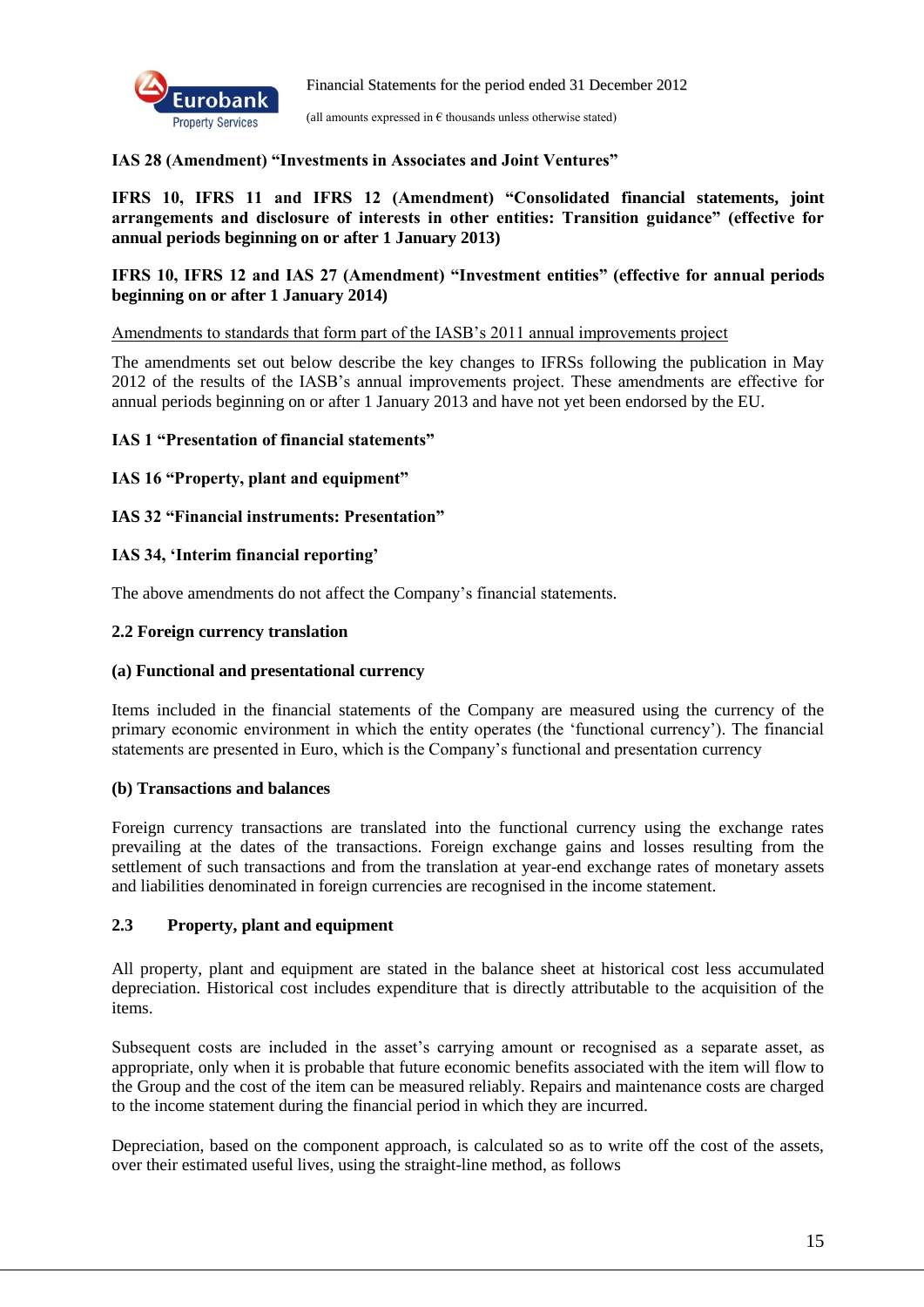

Financial Statements for the period ended 31 December 2012

(all amounts expressed in  $\epsilon$  thousands unless otherwise stated)

| - Leasehold improvements    | 8 years, according to the duration of the contract or the<br>useful life if less. |
|-----------------------------|-----------------------------------------------------------------------------------|
| $-$ Furniture and equipment | $1 - 4$ years                                                                     |

The assets' residual values and useful lives are reviewed, and adjusted if appropriate, at least each financial year end.

An asset's carrying amount is written down immediately to its recoverable amount if its carrying amount is greater than its estimated recoverable amount.

The gain or loss arising on the disposal of an asset is determined as the difference between the sale proceeds and the carrying amount of the asset and is recognised in the income statement.

#### **2.4 Intangible assets**

(a) Software

Costs associated with maintenance of existing software programs are recognized as expenses when incurred. Costs directly attributable with the development of identifiable and unique software controlled by the Company and will generate probable future economic benefits are recognized as intangible assets and amortized on a straight-line method over the useful life of 1 - 4 years.

(β) Other intangible assets – Contracts with customers

Other intangible assets are intangibles that are separated or arise from contractual or other legal rights and are amortised on a straight line during the projected useful life (fifty years). Other intangible assets relate to contracts for services related to property (valuations, brokerage) purchased by the Company with the transfer of the valuations sector and brokerage sectors from Eurobank Properties REIC on 1 December 2004.

#### **2.5 Leases**

Where the Company is the lessee:

Operating lease – leases in which substantially all risks and rewards of ownership are retained by another party, the lessor, are classified as operating leases. Payments, including prepayments, made under operating leases (net of any incentives received by the lessor) are charged to the income statement on a straight-line basis over the period of the lease. There were no material operating leases for the periods covered by the financial statements.

#### **2.6 Impairment of non financial assets**

Assets that are subject to amortisation or depreciation are tested for impairment whenever events or changes in circumstance indicate that the carrying amount may not be recoverable. An impairment loss is recognised for the amount by which the asset's carrying amount exceeds its recoverable amount.

There were no assets with indefinite useful live, nor were there indications that an asset subject to amortization is impaired during the period covered by these financial statements.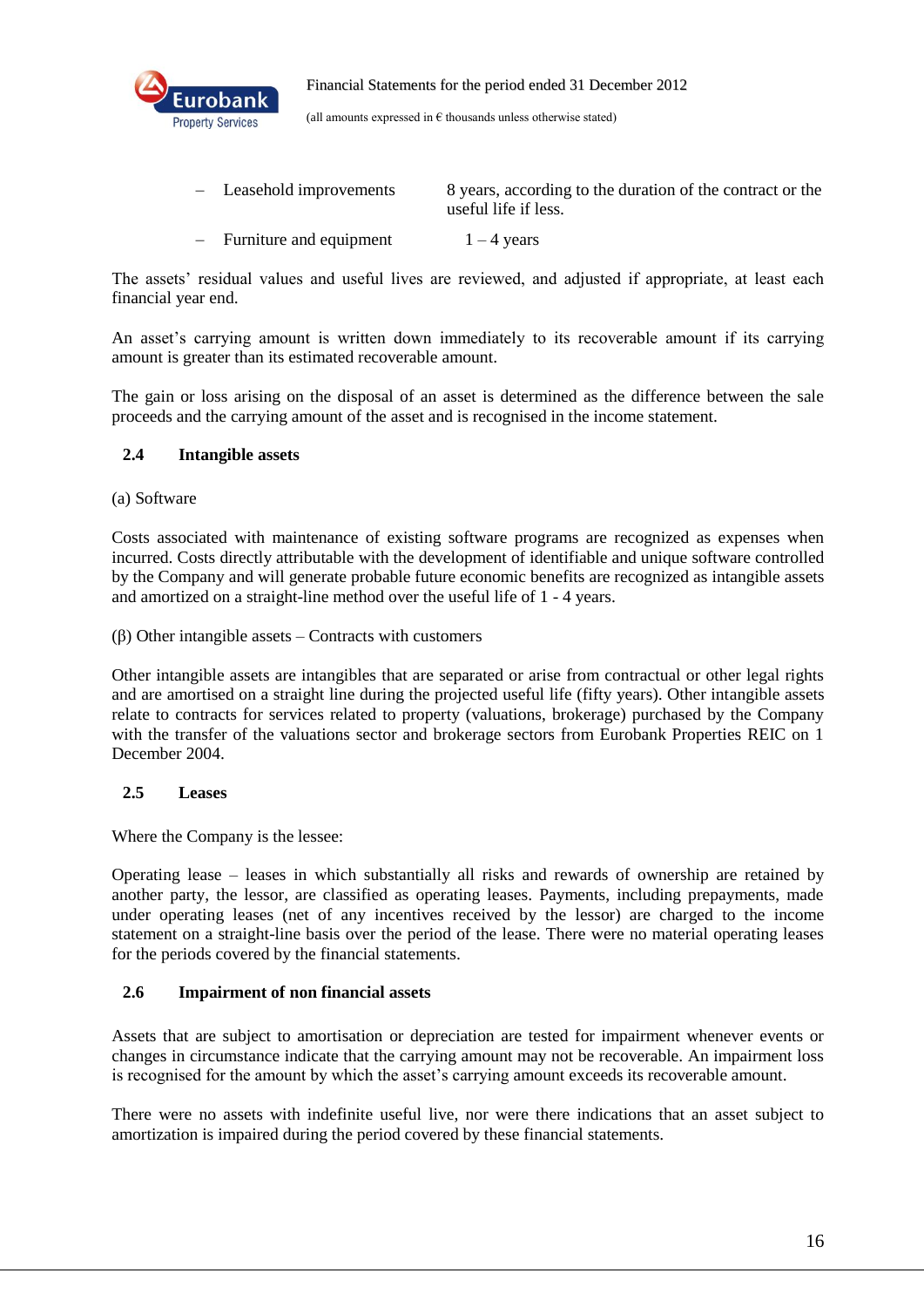

#### **2.7 Investments**

The Company classifies its investments as available-for-sale. Available for sale financial assets are non derivative financial assets that are either classified in this category either can not be classified as financial assets at fair value through profit, as loans and receivables or investments held to maturity. They are included in non-current assets unless management intends to sell the investment within 12 months from the balance sheet date.

Purchases and sales of investments are recognised on trade date, ie the date on which the Company commits to purchase or sell the asset and are recognized initially at fair value plus transaction costs. Financial assets are derecognised when the rights to receive cash flows expire or when the Company has transferred substantially the risks and rewards of ownership.

Financial assets available for sale later presented at fair value. Unrealised gains and losses from changes in fair value of non-monetary items classified as available for sale are recognized in equity. When investments classified as available for sale are sold or impaired, the accumulated fair value adjustments are transferred to the income statement as gains and losses on investments.

The fair value of investments traded in active markets is determined by current stock prices offer. The fair value of unlisted securities and other financial assets where the market is not active, determined using valuation techniques. These techniques include using recent transactions were at arm's length, the reference to the current price of comparable items which are traded, and the discounted cash flows adjusted to reflect the specific circumstances of the issuer.

The Company, at each balance sheet date, considers whether there is objective evidence that a financial asset or group of financial assets is impaired. Where securities are classified as available for sale and there is significant or a decrease in fair value below cost, this is taken into account to determine if these investments are impaired.

If any such indication exists for financial assets available for sale, the cumulative loss, measured as the difference between the acquisition cost and current fair value, less any impairment loss, which has previously recognized in profit or loss is removed from equity and recognized in the income statement. The impairment loss in respect of equity instruments is recognized in the income statement and is not reversed.

#### **2.8 Trade receivables**

Trade receivables are recognised initially at their fair value and subsequently measured at amortised cost using the effective interest rate method, unless the effects of discounting are not material, less provision for impairment. A provision for impairment of trade receivables is established when there is objective evidence that the Company will not be able to collect all amounts due according to the original terms of the receivables.

The amount of the provision is the difference between the asset's carrying amount and the present value of estimated future cash flows, discounted at the effective interest rate.

#### **2.9 Cash and cash equivalents**

Cash and cash equivalents include cash in hand and time deposits held with banks with original maturities of three months or less.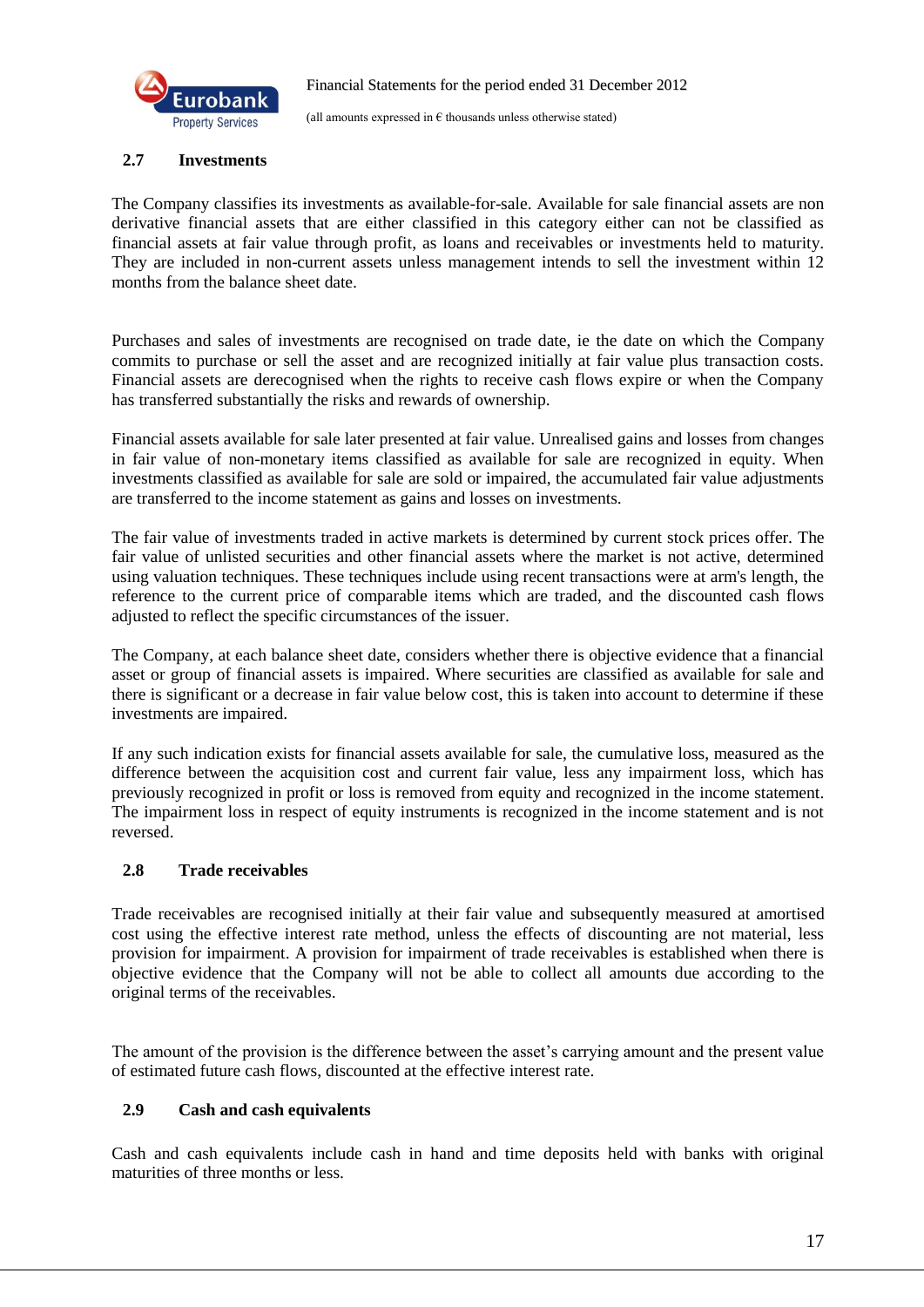

#### **2.10 Share capital**

Ordinary shares are classified as equity. Incremental costs directly attributable to the issue of new shares or options are shown in equity as a deduction (net of tax), from the proceeds

#### **2.11 Bank borrowings**

Borrowings are recognised initially at fair value, net of transaction costs incurred. Borrowings are subsequently stated at amortised cost. Any difference between the proceeds received (net of transaction costs) and the redemption values are recognised in the income statement over the period of the borrowings using the effective interest rate method. At the end of the current year and the previous year the Company had no bank loans.

#### **2.12 Taxes**

The current income tax charge is calculated on the basis of the tax laws enacted or substantively enacted at the balance sheet date.

Deferred income tax is provided in full, using the liability method, on temporary differences arising between the tax bases of assets and liabilities and their carrying amounts in the financial statements. However, the deferred income tax is not accounted for if it arises from initial recognition of an asset or liability in a transaction other than a business combination that at the time of the transaction affects neither accounting nor taxable profit nor loss.

Deferred income tax is determined using tax rates (and laws) that have been enacted or substantially enacted by the balance sheet date and are expected to apply when the related deferred income tax asset is realised or the deferred income tax liability is settled.

Deferred income tax assets are recognised to the extent that it is probable that future taxable profit will be available against which the temporary differences can be utilised.

#### **2.13 Employee benefits**

#### **(i) Pension obligations**

The Company participates in defined contribution pension plans under which pays fixed contributions into pension funds. The Company has no obligations other than pensions for payment of contributions paid.

The Company's contributions to defined contribution pension plans are recognized as employee benefits during the period concerned.

#### **(ii) Staff retirement indemnity obligations**

In accordance with the local labour legislation, the Company provides for staff retirement indemnity obligation for employees which are entitled to a lump sum payment based on the number of years of service and the level of remuneration at the date of retirement, if they remain in the employment of the Company until normal retirement age.

Provision has been made for the actuarial value of the lump sum payable on retirement using the projected unit credit method. Under this method the cost of providing retirement indemnities is charged to the income statement so as to spread the cost over the period of service of the employees, in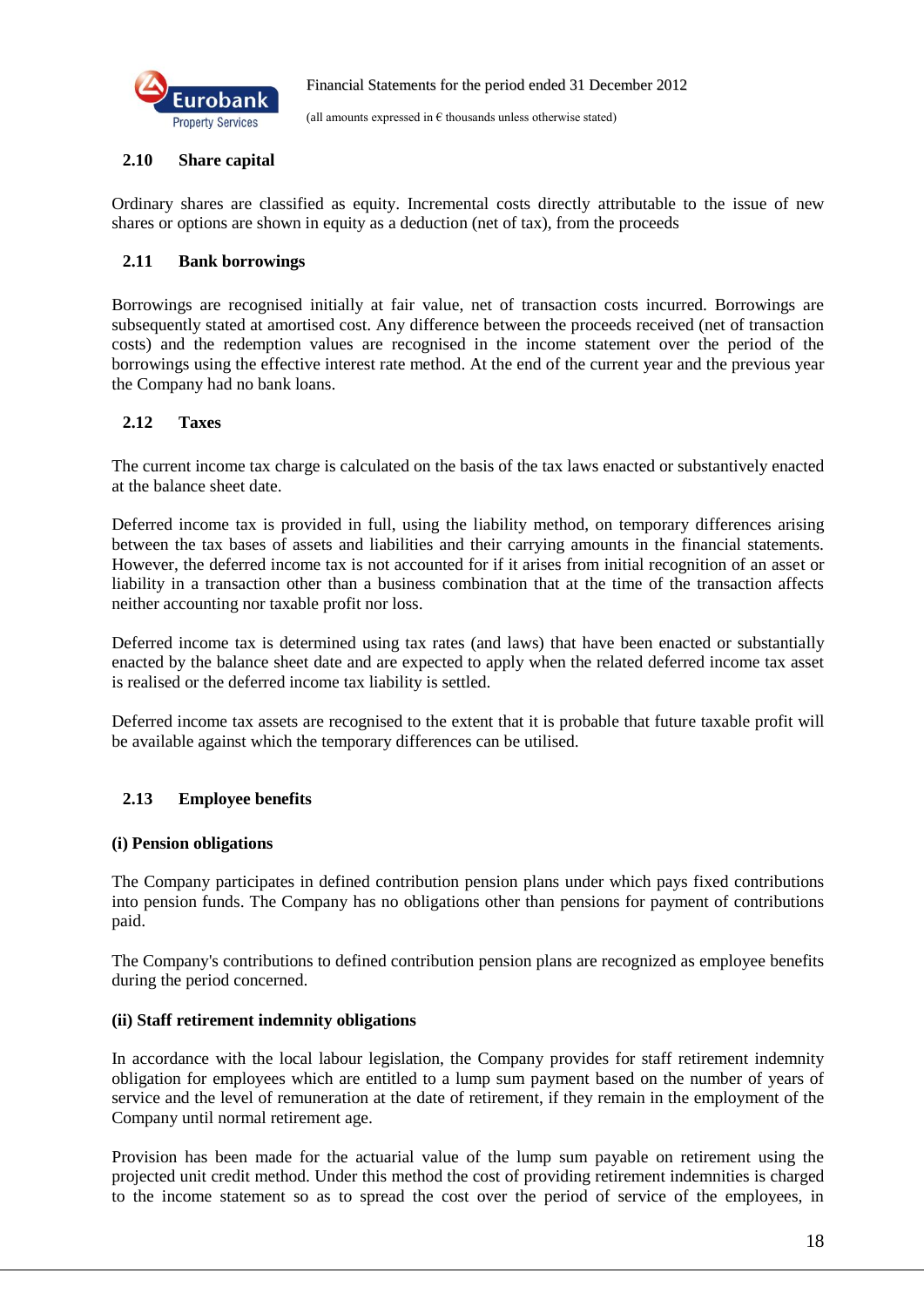

accordance with the actuarial valuations which are performed every year. The obligation is calculated as the present value of the estimated future cash outflows using interest rates of government securities which have terms to maturity approximating the terms of the related liability. Actuarial gains and losses that arise in calculating the Company"s obligation in respect of the obligations are charged directly in the profit and loss for the year.

In addition, the Company has enhanced the above provision by taking into consideration potential separations before normal retirement based on the terms of previous voluntary separation schemes. The Company recognises separation indemnity when it is demonstrably committed to separations either according to detailed formal plans which are announced and cannot be withdrawn or as a result of mutually agreed termination terms. Benefits payable in more than 12 months from the balance sheet date are discounted to present value.

#### **(iii) Performance based cash payments (based on employee"s performance)**

The Company's Management awards high performing employees with bonuses in cash. Cash payments requiring General Meeting approval as distribution of profits to staff are recognised as employee benefit expense in the accounting period that they are approved by the Company"s shareholders.

#### **2.14 Provisions**

Provisions for legal claims are recognised when: the Company has a present legal or constructive obligation as a result of past events; it is probable that an outflow of resources will be required to settle the obligation; and the amount has been reliably estimated.

Where there are a number of similar obligations, the likelihood that an outflow will be required in settlement is determined by considering the class of obligations as a whole. A provision is recognised even if the likelihood of an outflow with respect to any one item included in the same class of obligations may be small.

Provisions are measured at the present value of management"s best estimate of the expenditure required to settle the present obligation at the balance sheet date. The discount rate used to determine the present value reflects current market assessments of the time value of money and the risks specific to the liability.

#### **2.15 Revenue recognition**

Revenue includes income from property management, advisory services, valuations and brokerage services. The income from property management and other services (valuations, brokerage etc.) are recognized in the period the services are rendered. In the case, where the Company acts as an intermediary, the commission and not the gross income is recognized.

#### **2.16 Dividend distribution**

The dividend distribution to the Company's shareholders is recognised as a liability in the Company's financial statements in the period in which the dividends are approved by the General Meeting of Shareholders.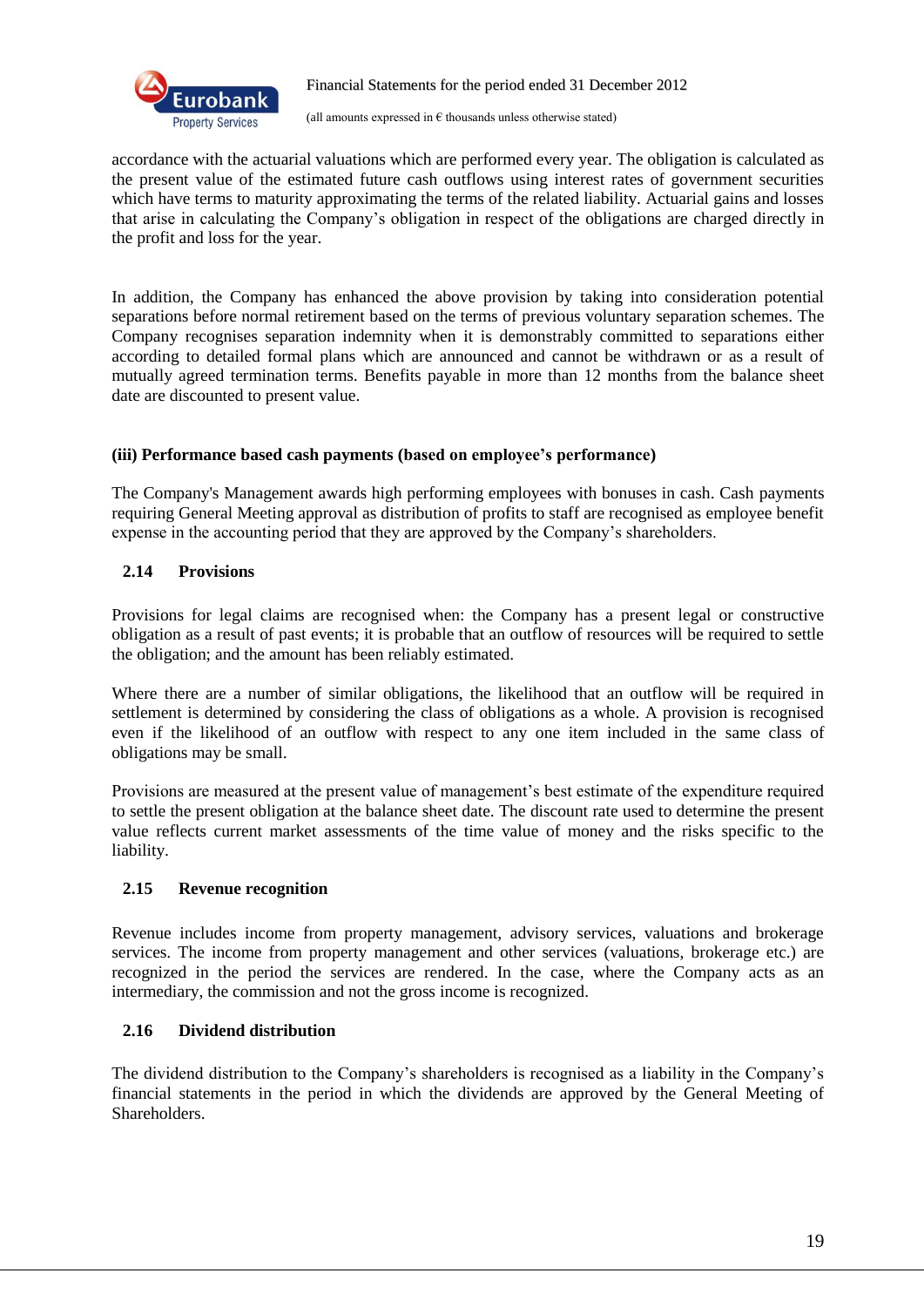

#### **2.17 Interest expense**

Interest expenses for borrowings are recognised within "finance costs" in the income statement using the effective interest rate method.

The effective interest rate method is a method of calculating the amortised cost of a financial asset or financial liability and of allocating the interest income or interest expense over the relevant period. The effective interest rate is the rate that exactly discounts estimated future cash payments or receipts throughout the expected life of the financial instrument, or a shorter period where appropriate to the net carrying amount of the financial asset or the financial liability.

When calculating the effective interest rate, the Group estimates cash flows considering all contractual terms of the financial instrument (for example, prepayment options) but does not consider future credit losses. The calculation includes all fees and points paid or received between parties to the contract that are an integral part of the effective interest rate, transaction costs and other premiums or discounts.

#### **2.18 Off-setting financial instruments**

Financial assets and liabilities are offset and the net amount reported in the balance sheet only when there is a legal enforceable right to offset the recognised amounts and there is an intention to settle on a net basis, or to realise the asset and settle the liability simultaneously.

#### **2.19 Comparative data**

Where required comparative figures have been adjusted to conform with the presentation of financial statements for the current year.

#### **3 Financial risk management**

#### **3.1 Financial risk management**

The Company"s activities expose it to a variety of financial risks: market risk (including price risk and cash flow interest rate risk), credit risk and liquidity risk. The financial risks relate to the following financial instruments: trade receivables, cash and cash equivalents, trade and other payables and borrowings. The accounting policy with respect to these financial instruments is described in Note 2.

Risk management is carried out by the Company"s management based on the advice of the treasury and risk management departments within its parent company, Eurobank Ergasias S.A.. Risk management primarily focuses on the identification and evaluation of financial risk, which includes the following specific areas: such as foreign exchange risk, interest rate risk, credit risk, use of derivative financial instruments and non-derivative

financial instruments and investing excess liquidity.

#### **a) Market risk**

(i) Foreign exchange risk

The Company operates in a single economic environment (Greece) and not significantly exposed to risks from foreign currency due to the limited value of foreign currency transactions.

(ii) Price risk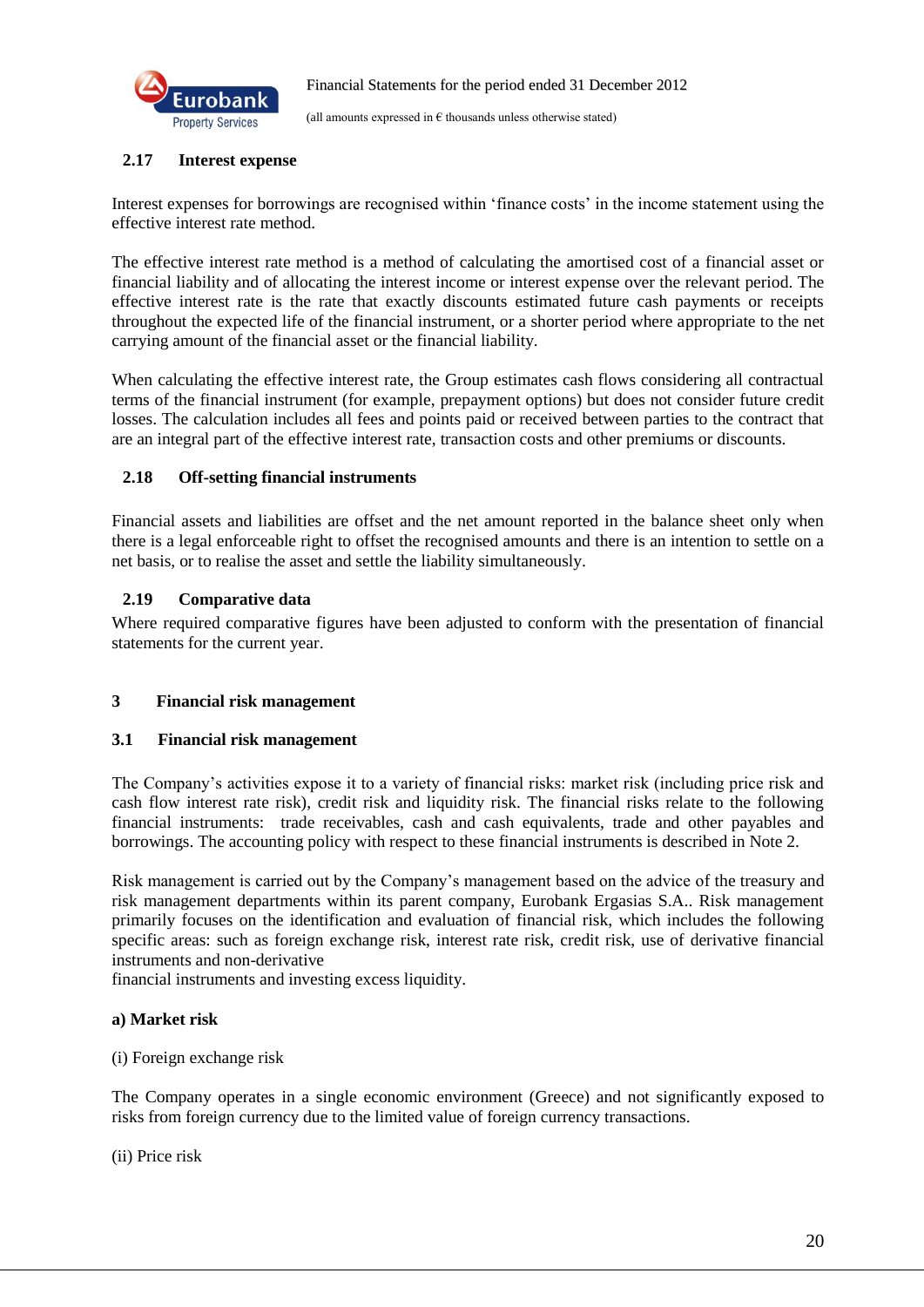

Financial Statements for the period ended 31 December 2012

(all amounts expressed in  $\epsilon$  thousands unless otherwise stated)

The Company is not significantly exposed to price risk, since the financial assets held for sale are not considered significant.

(iii) Cash flow and fair value interest rate risk

The Company's exposure to risk from fluctuations in interest rates is limited because it comes from time-deposits.

#### **b) Credit risk**

The Company has significant concentrations of credit risk with respect to cash balances and deposits held with the parent company. However, no significant losses are anticipated, as since cash transactions are restricted to the parent company.

Receivables from third party customers were  $\epsilon$  169ths (in 2011:  $\epsilon$  256ths.), for which the provision for Bad & doubtful debts is  $\epsilon$  146ths (2011:  $\epsilon$  96ths.)

#### **c) Liquidity risk**

Prudent liquidity risk management implies sufficient cash balances, the availability of funding through an adequate amount of committed credit facilities and the ability to close out market positions. Due to the dynamic nature of the underlying business, the Company"s management aims to maintain flexibility in funding by keeping adequate cash and committed credit lines available. The Management believes that the company is not exposed to significant liquidity risk, since the company expects will continue to make significant contributions, and the Company will be able to ensure, if necessary, additional lines of credit from its parent company.

The Company"s liquidity position is monitored on a regular basis by the management. A summary table is presented below with maturity of financial liabilities:

|                                                           | <b>Year ended 31 December</b> |       |  |
|-----------------------------------------------------------|-------------------------------|-------|--|
| <b>Financial liabilities</b>                              | 2012                          | 2011  |  |
| <b>Current liabilities</b>                                |                               |       |  |
| Trade and other payables (maturity within one year)       | 2.310                         | 2.094 |  |
| Current income tax liabilities (maturity within one year) | 518                           | 858   |  |
|                                                           | 2.828                         | 2.952 |  |

#### **3.2 Capital risk management**

The Company"s objectives when managing capital are to safeguard the Company"s ability to continue as a going concern in order to provide returns for shareholders and benefits for other stakeholders and to maintain an optimal capital structure.

In order to maintain or adjust the capital structure, the Company may adjust the amount of dividend paid to shareholders, return capital to shareholders, issue new shares or sell assets.

#### **3.3 Fair values of financial assets and liabilities**

Fair value is the amount for which an asset could be exchanged or a liability settled, between knowledgeable, willing parties in an arm's length transaction. The purchase price, where an active market (such as a recognized stock exchange) is the best evidence of fair value of a financial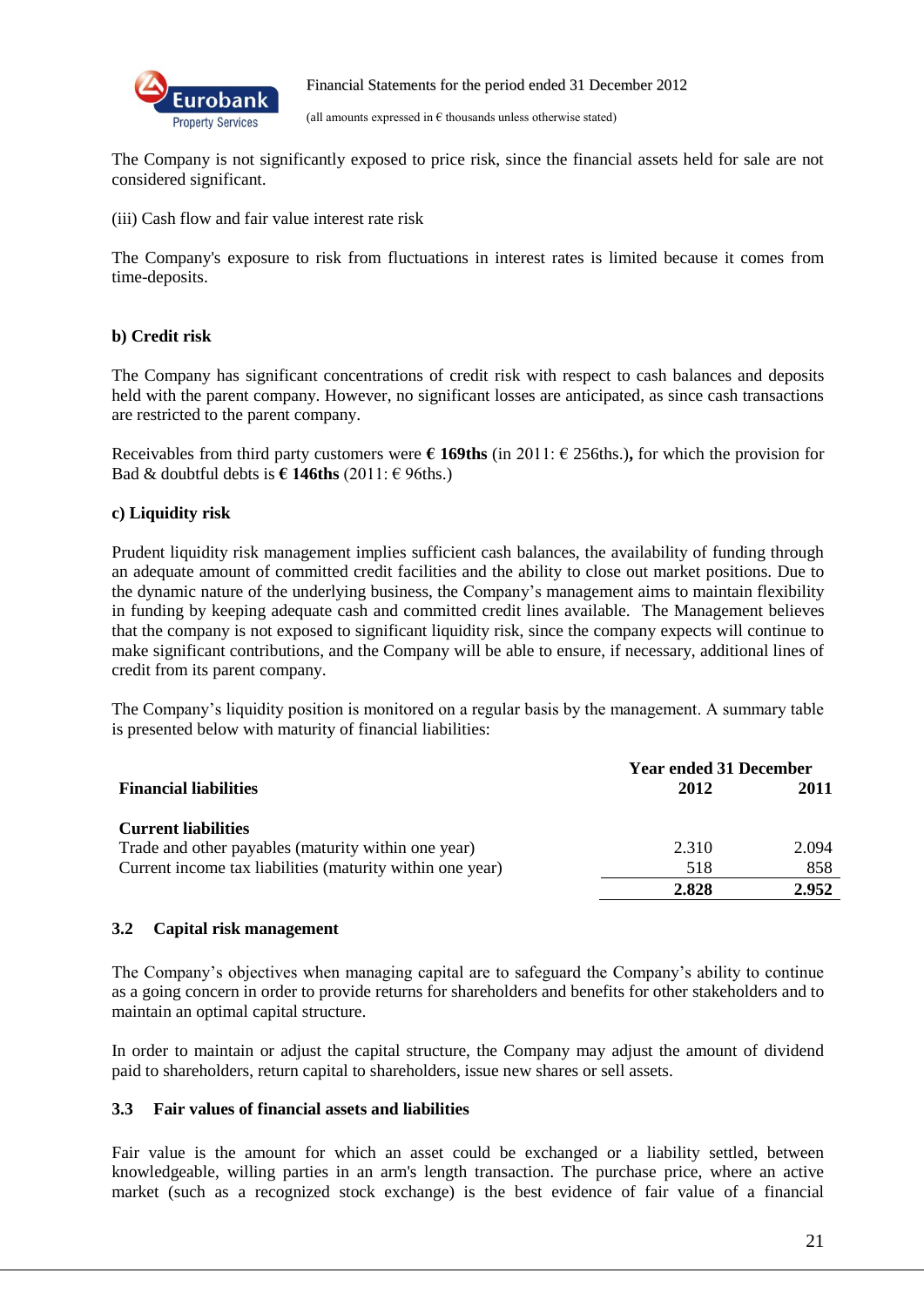

instrument. Where no prices are market, the fair value of financial assets and liabilities calculated using present value or other valuation techniques where all significant variables are observable in the market. The values obtained using these methods, are significantly affected by assumptions concerning the amount and timing of future cash flows and discount rates used.

All financial assets at fair value are classified at the end of each year in one of the three level fair value hierarchy depending on whether the valuation based on observable or non observable market data.

Level 1 - quoted prices in active markets for financial assets with similar characteristics. These values should be readily and regularly available from an active stock or index / market and represent actual and regularly occurring market transactions on arm's length. This level includes quoted shares, debt securities and derivatives traded.

Level 2 - Financial instruments valued using valuation methods that all important data from observable prices. This level includes OTC derivatives and structured financial assets and liabilities.

Level 3 - Financial assets measured using valuation techniques with significant input from several unobservable prices.

The Company has no significant exposure to fluctuations in fair value and book value of financial assets and liabilities is substantially equivalent to their fair values, except where indicated otherwise.

#### **4 Critical accounting estimates and assumptions**

Estimates and assumptions are continually evaluated and are based on historical experience as adjusted for current market conditions and other factors, including expectations of future events that are believed to be reasonable under the circumstances.

#### **4.1 Critical accounting estimates and assumptions**

The Company makes estimates and assumptions concerning the future. The estimates and assumptions that have a significant risk of causing a material adjustment to the carrying amounts of assets and liabilities within the next financial year are discussed below:

Income tax: Estimates are required in determining the provision for income tax. The Company recognise provisions for expected tax audits based on estimates of whether additional taxes will arise. Where the final tax outcome differs from the amounts initially recognised, such differences will impact the income tax and deferred tax liabilities during the period in which such determination is made. The income tax expense includes the effect of deferred tax according with the IAS 12.

Contracts with Customers: The Company estimates that the useful life, of the contracts acquired for the sector of valuations and brokerage from Eurobank Properties REIC, on December 1, 2004, is up to 50 (fifty) years. The Company review"s the useful live on an annual basis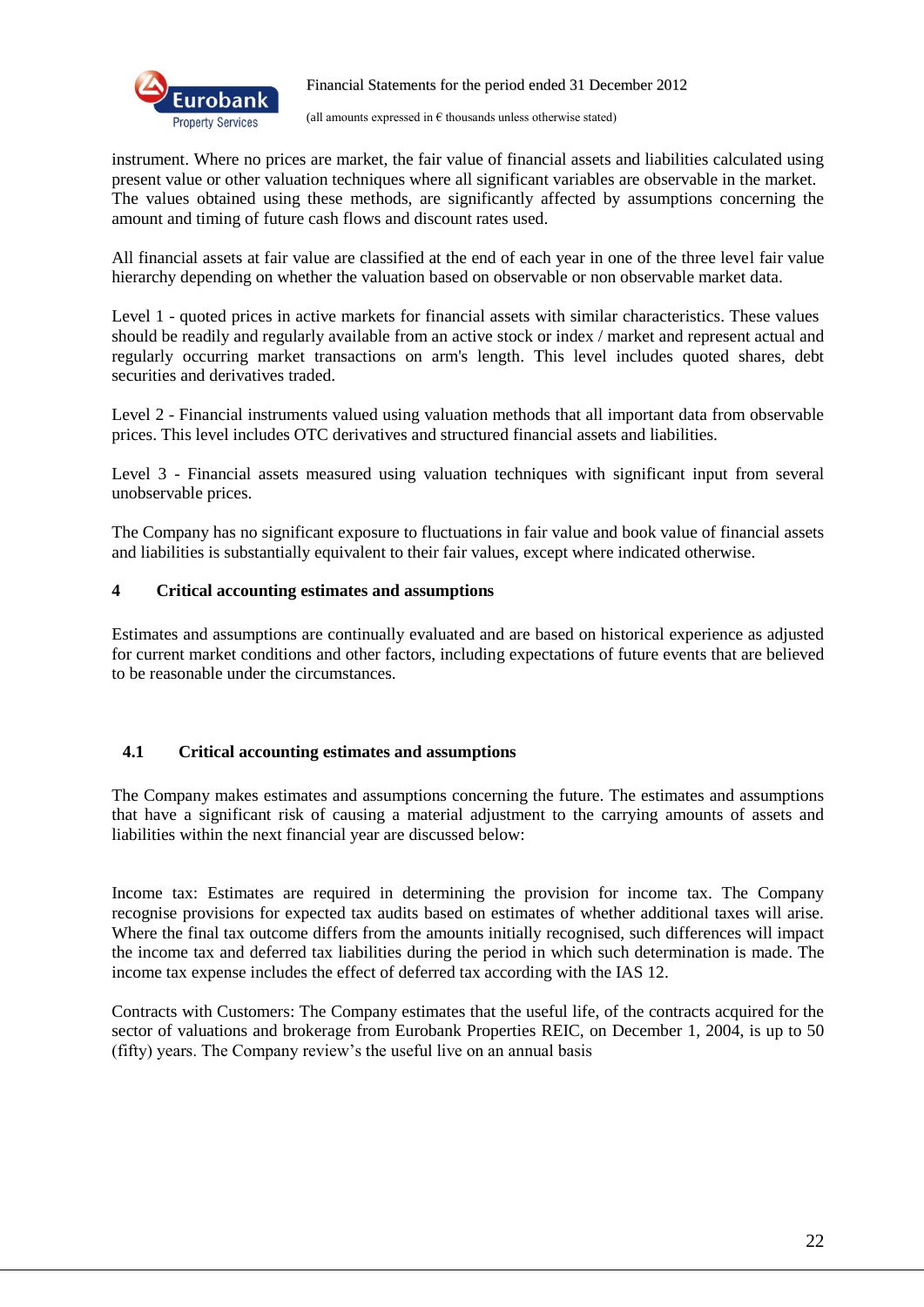

### **5 Property, plant and equipment**

|                                        | Land and buildings,<br>Leasehold<br>improvements | <b>Furniture and</b><br>Equipment | <b>Totals</b> |
|----------------------------------------|--------------------------------------------------|-----------------------------------|---------------|
| Cost                                   |                                                  |                                   |               |
| Balance 1 January 2011                 | 282                                              | 322                               | 604           |
| <b>Additions</b>                       | 84                                               | 19                                | 103           |
| Write-offs                             | (34)                                             | (35)                              | (69)          |
| <b>Balance 31 December 2011</b>        | 332                                              | 306                               | 638           |
| <b>Accumulated depreciation</b>        |                                                  |                                   |               |
| Balance 1 January 2011                 | 83                                               | 214                               | 297           |
| Write-offs                             | (5)                                              | (27)                              | (32)          |
| Depreciation charge                    | 23                                               | 41                                | 64            |
| <b>Balance 31 December 2011</b>        | 101                                              | 228                               | 329           |
| <b>Net Book Value 31 December 2011</b> | 231                                              | 78                                | 309           |
| Cost                                   |                                                  |                                   |               |
| Balance 1 January 2012                 | 332                                              | 306                               | 638           |
| <b>Additions</b>                       | 1                                                |                                   | 1             |
| <b>Balance 31 December 2012</b>        | 333                                              | 306                               | 639           |
| <b>Accumulated depreciation</b>        |                                                  |                                   |               |
| Balance 1 January 2012                 | 101                                              | 228                               | 329           |
| Depreciation charge                    | 29                                               | 28                                | 57            |
| <b>Balance 31 December 2012</b>        | 130                                              | 256                               | 386           |
| <b>Net Book Value 31 December 2012</b> | 203                                              | 50                                | 253           |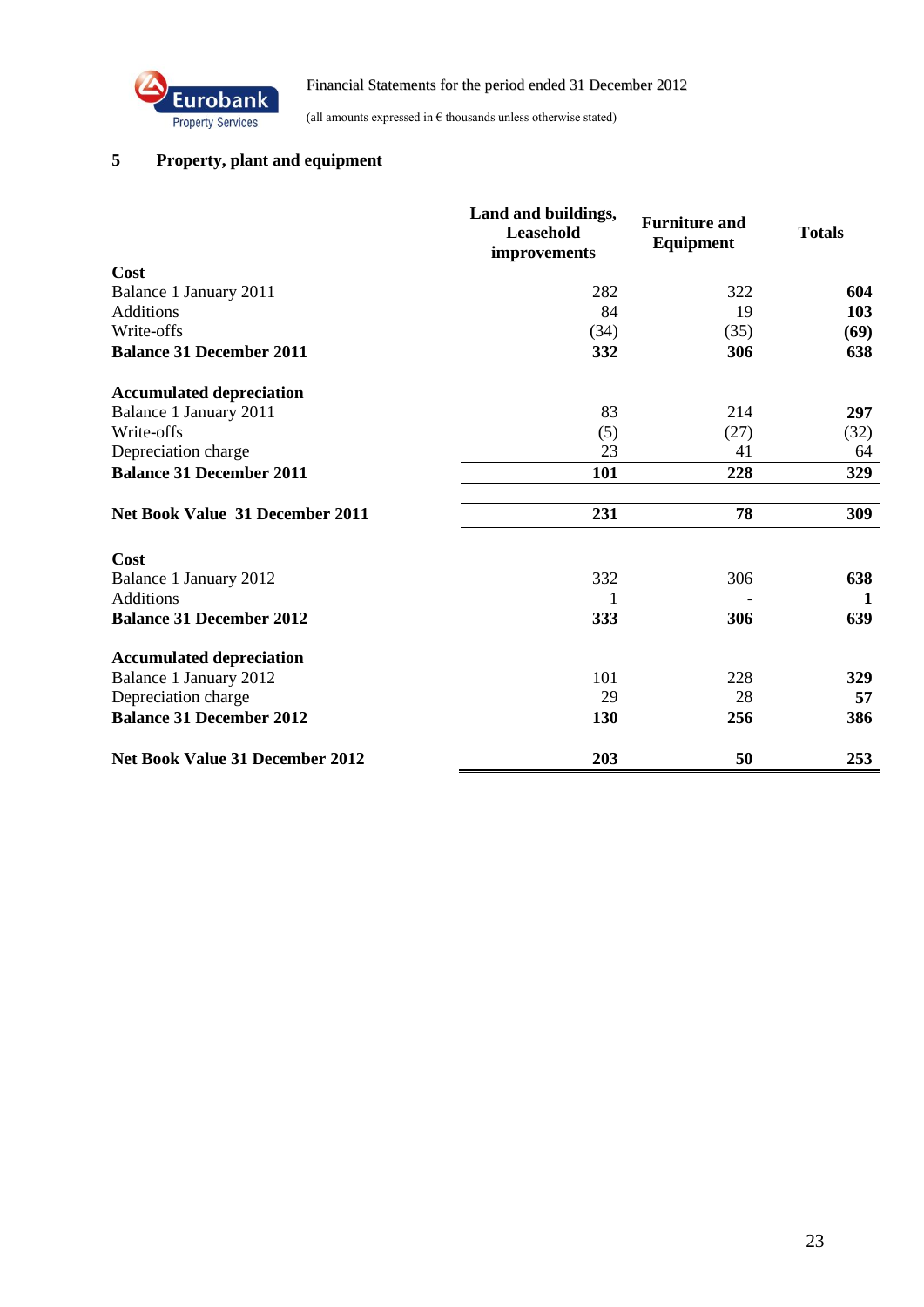

Financial Statements for the period ended 31 December 2012

(all amounts expressed in  $\epsilon$  thousands unless otherwise stated)

#### **6 Intangible assets**

|                                        | Computer<br>software | Other intangible<br>assets<br>(Customer<br><b>Contracts</b> ) | <b>Totals</b> |
|----------------------------------------|----------------------|---------------------------------------------------------------|---------------|
| Cost                                   |                      |                                                               |               |
| Balance 1 January 2011                 | 419                  | 5.587                                                         | 6.006         |
| <b>Additions</b>                       | 37                   |                                                               | 37            |
| <b>Balance 31 December 2011</b>        | 456                  | 5.587                                                         | 6.043         |
| <b>Accumulated amortisation</b>        |                      |                                                               |               |
| Balance 1 January 2011                 | 276                  | 681                                                           | 957           |
| Amortisation charge                    | 60                   | 112                                                           | 172           |
| <b>Balance 31 December 2011</b>        | 336                  | 793                                                           | 1.129         |
| <b>Net Book Value 31 December 2011</b> | 120                  | 4.794                                                         | 4.914         |
| Cost                                   |                      |                                                               |               |
| Balance 1 January 2012                 | 456                  | 5.587                                                         | 6.043         |
| <b>Additions</b>                       | 16                   |                                                               | 16            |
| <b>Balance 31 December 2012</b>        | 472                  | 5.587                                                         | 6.059         |
| <b>Accumulated amortisation</b>        |                      |                                                               |               |
| Balance 1 January 2012                 | 336                  | 793                                                           | 1.129         |
| Amortisation charge                    | 53                   | 111                                                           | 164           |
| <b>Balance 31 December 2012</b>        | 389                  | 904                                                           | 1.293         |
| <b>Net Book Value 31 December 2012</b> | 83                   | 4.683                                                         | 4.766         |

Other intangible assets (customer contracts) relate to contracts acquired, for the sector of appraisals and brokerage services, by the Company from Eurobank Properties REIC, on 1 December 2004. Contracts with customers are amortised on a straight-line method over their estimated useful life (fifty years).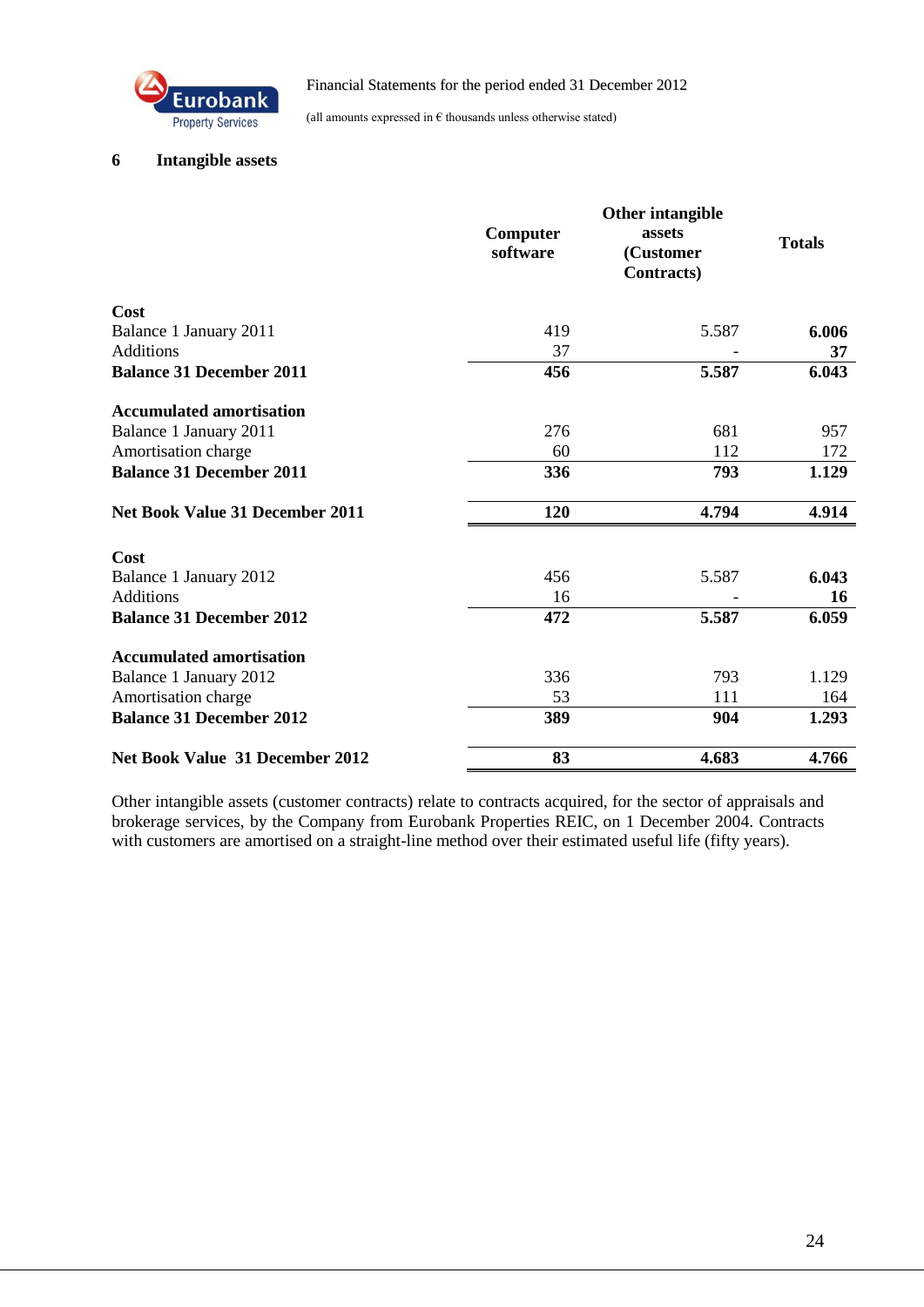

### **7 Available-for-sale investment securities**

Available-for-sale investment securities consist of:

|                                                              | 31 December |      |
|--------------------------------------------------------------|-------------|------|
|                                                              | 2012        | 2011 |
| Non-listed shares:                                           |             |      |
| Company shares in Greece:                                    |             |      |
| PROPINDEX A.E.                                               | 18          |      |
| The Company has impaired 100% the participation "Apollonies" |             |      |

**8 Trade and other receivables**

Aktes SA" in the year 2010.

|                                                               | 31 December |       |
|---------------------------------------------------------------|-------------|-------|
|                                                               | 2012        | 2011  |
| Trade receivables                                             | 21          | 160   |
| Receivables from related parties (Note 25)                    | 4.567       | 2.229 |
| Income tax advance                                            | 1.811       |       |
| Receivables from property management at third party buildings | 481         | 581   |
| Other receivables                                             | 220         | 194   |
|                                                               | 7.100       | 3.164 |

All receivables of the company are due within one year from the balance sheet date. The company's management believes that the value of trade and other receivables represents their fair value.

The company has increased credit risk resulting from the major customer (Eurobank Group), which corresponds to more than 10% of income. However, no major credit losses are expected.

#### **9 Cash and cash equivalents**

|                                                               | 31 December |        |
|---------------------------------------------------------------|-------------|--------|
|                                                               | 2012        | 2011   |
|                                                               |             |        |
| Cash in hand                                                  |             |        |
| Cash at bank for property management at third party buildings | 161         | 162    |
| $Cash at bank - sight account$                                | 14.952      | 115    |
| Short term time deposits                                      |             | 17.133 |
|                                                               | 15.114      | 17.411 |

Bank balances are held on accounts within the parent company Eurobank Ergasias SA

#### **10 Share capital**

|                                            | Number of<br>shares<br>(this) | Ordinary<br>shares (value) | <b>Total</b> |
|--------------------------------------------|-------------------------------|----------------------------|--------------|
| Balance την 1 January και 31 December 2011 | 20                            | 587                        | 587          |
| Balance την 31 December 2012               | 20                            | 587                        | 587          |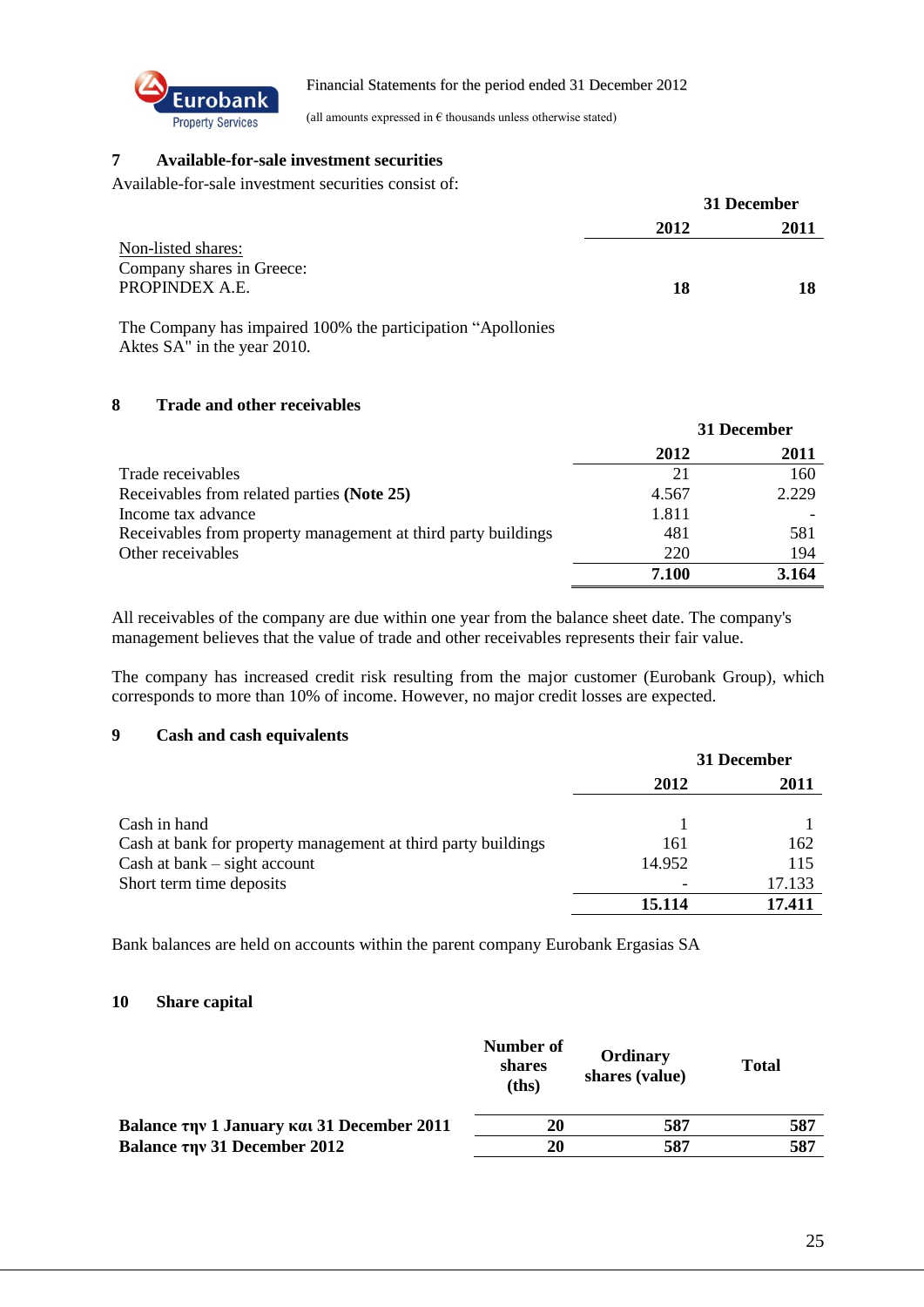

The total authorized number of ordinary shares is 20.000 (31 December 2010 - 20.000) with nominal value of  $\epsilon$  29,35 per share. All shares are fully paid up.

The Company has no stock option plan, nor any of its employees participate in a program for stock option plan of the parent company.

#### **11 Other reserves**

|                                    | <b>Statutory</b><br>reserve | <b>Legal reserve</b> | <b>Total</b> |
|------------------------------------|-----------------------------|----------------------|--------------|
| Balance at $1n$ January 2011       | 196                         | 146                  | 342          |
| Transfer from retained earnings    |                             |                      |              |
| <b>Balance at 31 December 2011</b> | 196                         | 146                  | 342          |
| Transfer from retained earnings    |                             |                      |              |
| <b>Balance at 31 December 2012</b> | 196                         | 146                  | 342          |

The Company is required in accordance with Greek Law 2190/1920 to transfer 5% of annual net profit to statutory reserve until the accumulated reserves are equal to the 1/3 of the nominal (common) share capital. This reserve can not be distributed to shareholders except in the event of liquidation.

The Company has established tax-free reserves in accordance with various Greek tax laws over the years in order to obtain tax relief, either a) postponing the settlement of tax obligations until these reserves are distributed to shareholders, or b) by tax relief of any future income tax payments using these reserves to issue shares to shareholders.

In case that these reserves will be distributed to shareholders as dividends, the distributable profits will be taxed at the tax rate when were in force on the distribution of reserves. There is no such provision for income tax liability in a future distribution of such reserves to shareholders, because such liabilities are recognized the same time with the dividend obligation related to such distributions.

#### **12 Deferred tax**

Deferred tax assets and liabilities are offset when there is an applicable legal right to be offset and when the deferred tax assets and liabilities relate to the same tax principle. Deferred tax assets and liabilities are offset as they relate to the same tax principles. The amounts are as follows:

|                                                      | 31 December |         |
|------------------------------------------------------|-------------|---------|
|                                                      | 2012        | 2011    |
| Deferred tax asset                                   |             |         |
| - deferred tax assets recovered after 12 months      | 68          | 56      |
|                                                      | 68          | 56      |
| Deferred tax liabilities                             |             |         |
| - deferred tax liabilities recovered after 12 months | (996)       | (1.025) |
|                                                      | (996)       | (1.025) |
| Net balance of deferred tax liabilities              | (928)       | (969)   |
|                                                      |             |         |

The movement of the deferred income tax account is as follows: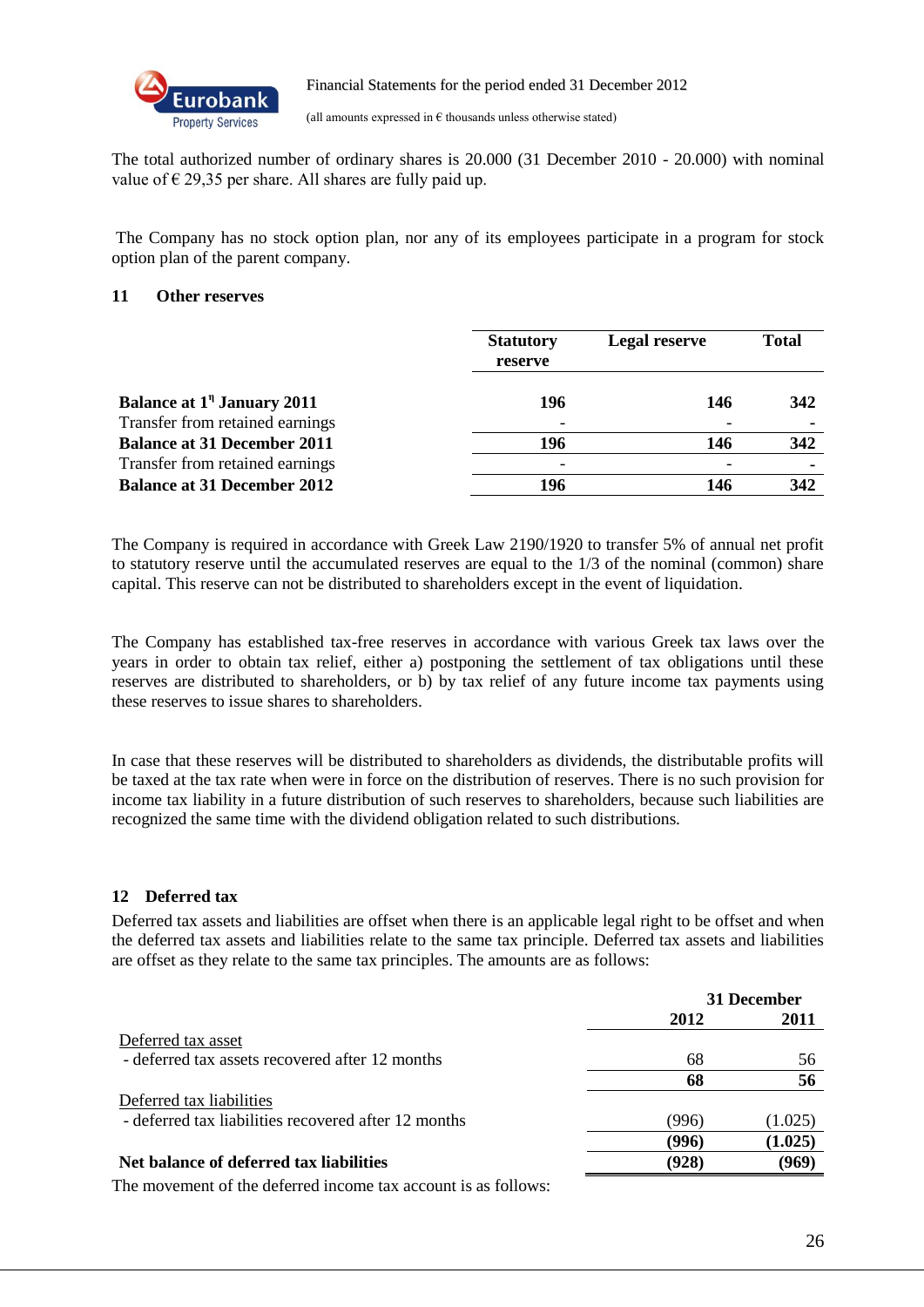

Financial Statements for the period ended 31 December 2012

(all amounts expressed in  $\epsilon$  thousands unless otherwise stated)

|                                   | For the year ended 31<br><b>December</b> |         |
|-----------------------------------|------------------------------------------|---------|
|                                   | 2012                                     | 2011    |
| Beginning of period               | (969)                                    | (1.080) |
| Income statement charge (note 21) | 41                                       | 111     |
| End of period                     | (928)                                    | (969)   |

The changes in deferred tax liabilities and assets during the years, without offsetting the balances under the same tax principles, are as follows:

Deferred tax liabilities

|                         | <b>Accelerated tax</b><br>depreciation |
|-------------------------|----------------------------------------|
| 1 January 2011          | (1.148)                                |
| Income statement charge | 123                                    |
| <b>31 December 2011</b> | (1.025)                                |
| Income statement charge | 29                                     |
| <b>31 December 2012</b> | (996)                                  |
| Deferred ta asset       | <b>Other</b>                           |
| 1 January 2011          | 68                                     |
| Income statement charge | (12)                                   |
| 31 December 2011        | 56                                     |
| Income statement charge | 12                                     |
| <b>31 December 2012</b> | 68                                     |

Under the new tax law 4110/2013, from 1 January 2013 the tax rate will change from 20% to 26%. This would affect, if it were for the year ended December 31, 2012, the above deferred tax liability by  $\epsilon$  278 ths for the current year, and cumulative  $\epsilon$  1.206 ths.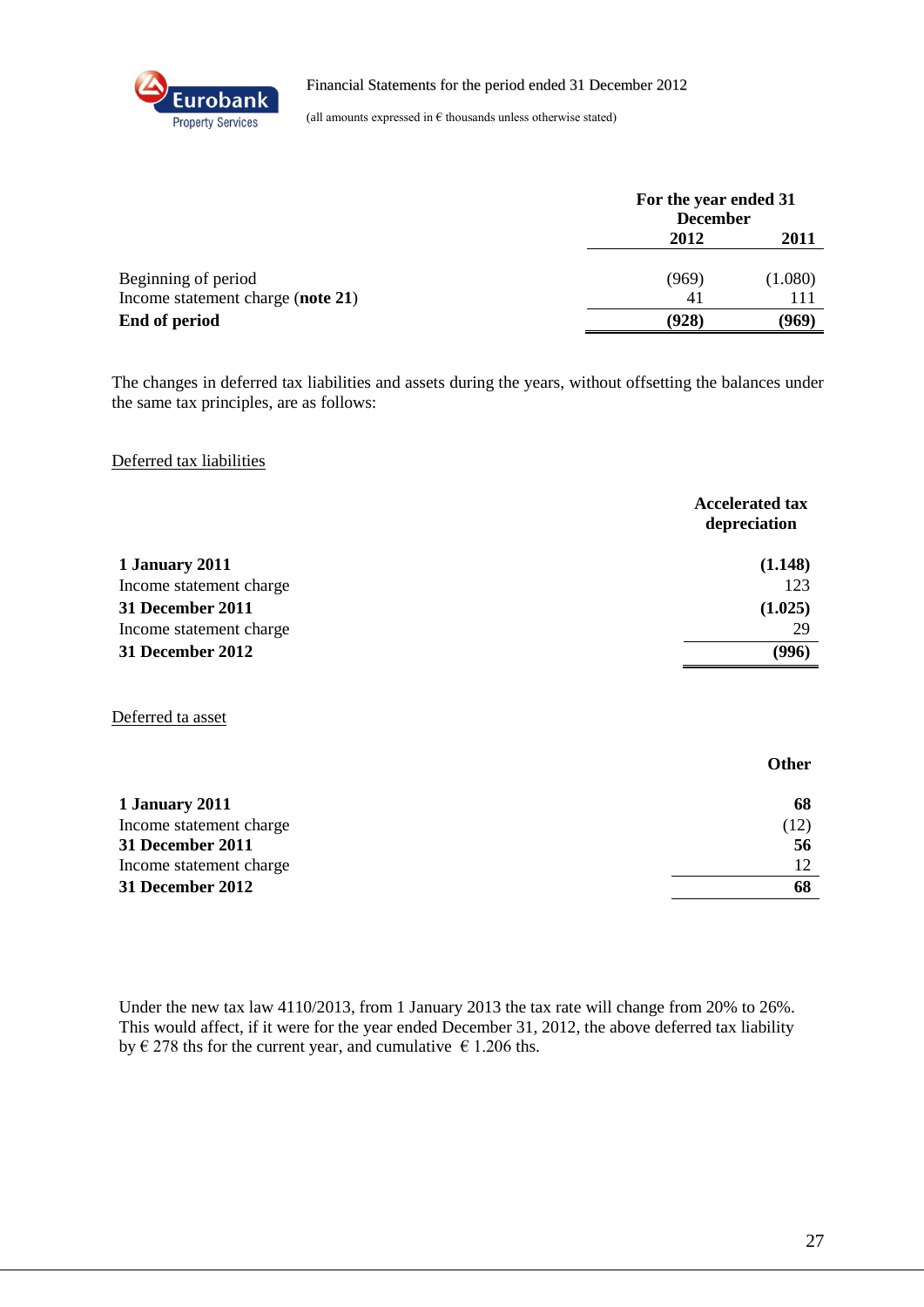

#### **13 Trade and other payables**

|                                                           | 31 December |       |
|-----------------------------------------------------------|-------------|-------|
|                                                           | 2012        | 2011  |
| Trade payables                                            | 918         | 655   |
| Payables for property management at third party buildings | 641         | 740   |
| Other payables                                            | 565         | 501   |
| Payables to related parties (Note 25)                     | 186         | 198   |
|                                                           | 2.310       | 2.094 |

The Company's management believes that the value of the gtrade and other payables represents their fair values.

#### **14 Retirement benefit obligation**

|                                                           | 31 December |      |
|-----------------------------------------------------------|-------------|------|
|                                                           | 2012        | 2011 |
| Liability for staff retirement obligation at 1 January    | 49          | 59   |
| Expense (Income) recognised in income statement (Note 17) | (20)        | (10) |
| Liability for staff retirement obligation at 31 December  | 29          |      |

For the Retirement benefit obligation the following assumptions have been used: (a) discount rate: 4.85% (b) future salary decreases: -1.0% and (c) Inflation: 2.0%.

#### **15 Income from provision of services**

|                                                          | For the year ended $\tau$ ny 31 December |        |
|----------------------------------------------------------|------------------------------------------|--------|
|                                                          | 2012                                     | 2011   |
| Income from valuations                                   | 9.871                                    | 19.455 |
| Income from property management and technical audits     | 1.693                                    | 1.255  |
| Income from brokerage                                    | 343                                      | 168    |
| Income from property management on third party buildings | 287                                      | 270    |
| Income from advisory services                            | 317                                      | 112    |
|                                                          | 12.511                                   | 21.260 |

#### **16 Expenses related to the provision of services**

|                                          | For the year ended 31 |         |
|------------------------------------------|-----------------------|---------|
|                                          | <b>December</b>       |         |
|                                          | 2012                  | 2011    |
|                                          |                       |         |
| Valuators expenses                       | (5.601)               | (5.358) |
| Property management expenses             | (1.112)               | (703)   |
| Brokerage expenses                       | (228)                 | (238)   |
| Advertising related expenses (brokerage) | (41)                  | (58)    |
| Other expenses                           | (58)                  | (47)    |
| <b>Total commission related expenses</b> | (7.040)               | (6.404) |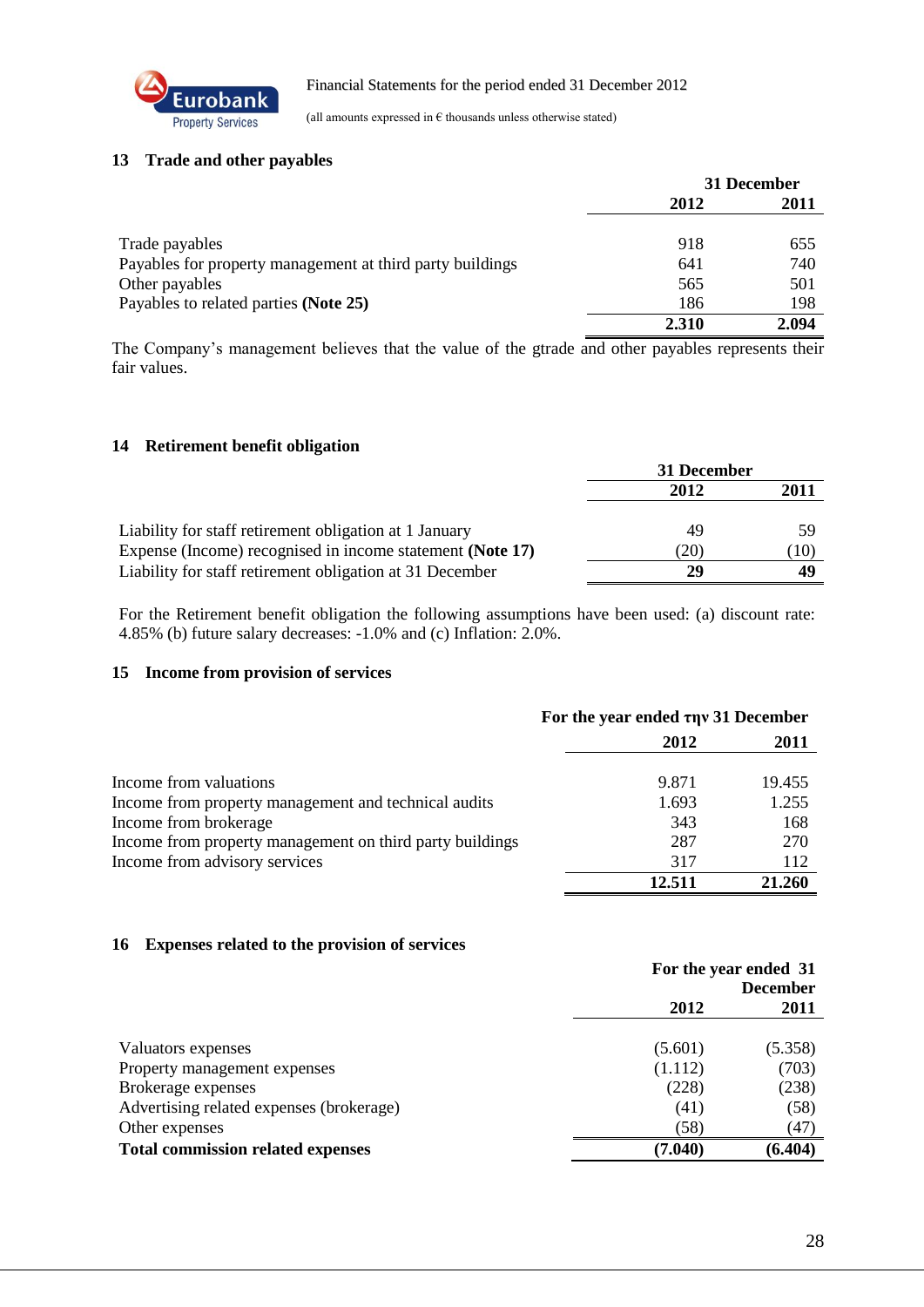

### **17 Staff costs**

|                                                              | For the year ended 31<br><b>December</b> |         |
|--------------------------------------------------------------|------------------------------------------|---------|
|                                                              | 2012                                     | 2011    |
| Wages and salaries                                           | (1.988)                                  | (2.166) |
| Social security costs                                        | (551)                                    | (589)   |
| Other employment costs                                       | (153)                                    | (158)   |
| Provision for retirement benefit obligation expense (income) | 20                                       | 10      |
| (Note 14)                                                    |                                          |         |
| <b>Total staff costs</b>                                     | (2.672)                                  | (2.903) |

#### **18 Other Expenses**

|                             | For the year ended 31 |             |
|-----------------------------|-----------------------|-------------|
|                             | <b>December</b>       |             |
|                             | 2012                  | <b>2011</b> |
|                             |                       |             |
| Rent expense                | (313)                 | (276)       |
| Third party expenses        | (440)                 | (347)       |
| Provisions                  | (51)                  | (78)        |
| Other expenses              | (146)                 | (223)       |
| <b>Total other expenses</b> | (950)                 | (924)       |

### **19 Deprecation, amortisation expenses**

|                                           | For the year ended 31<br><b>December</b> |       |
|-------------------------------------------|------------------------------------------|-------|
|                                           | 2012                                     | 2011  |
| Depreciation expenses (Note 5)            | (57)                                     | (64)  |
| Amortisation charge (Note 6)              | (165)                                    | (172) |
| Total depreciation, amortisation expenses | (222)                                    | (236) |

#### **20 Interest income**

|                                    | For the year ended 31<br><b>December</b> |      |
|------------------------------------|------------------------------------------|------|
|                                    | 2012                                     | 2011 |
| Interest income from time-deposits | 358                                      | 422  |
| <b>Total Interest income</b>       | 358                                      | 422  |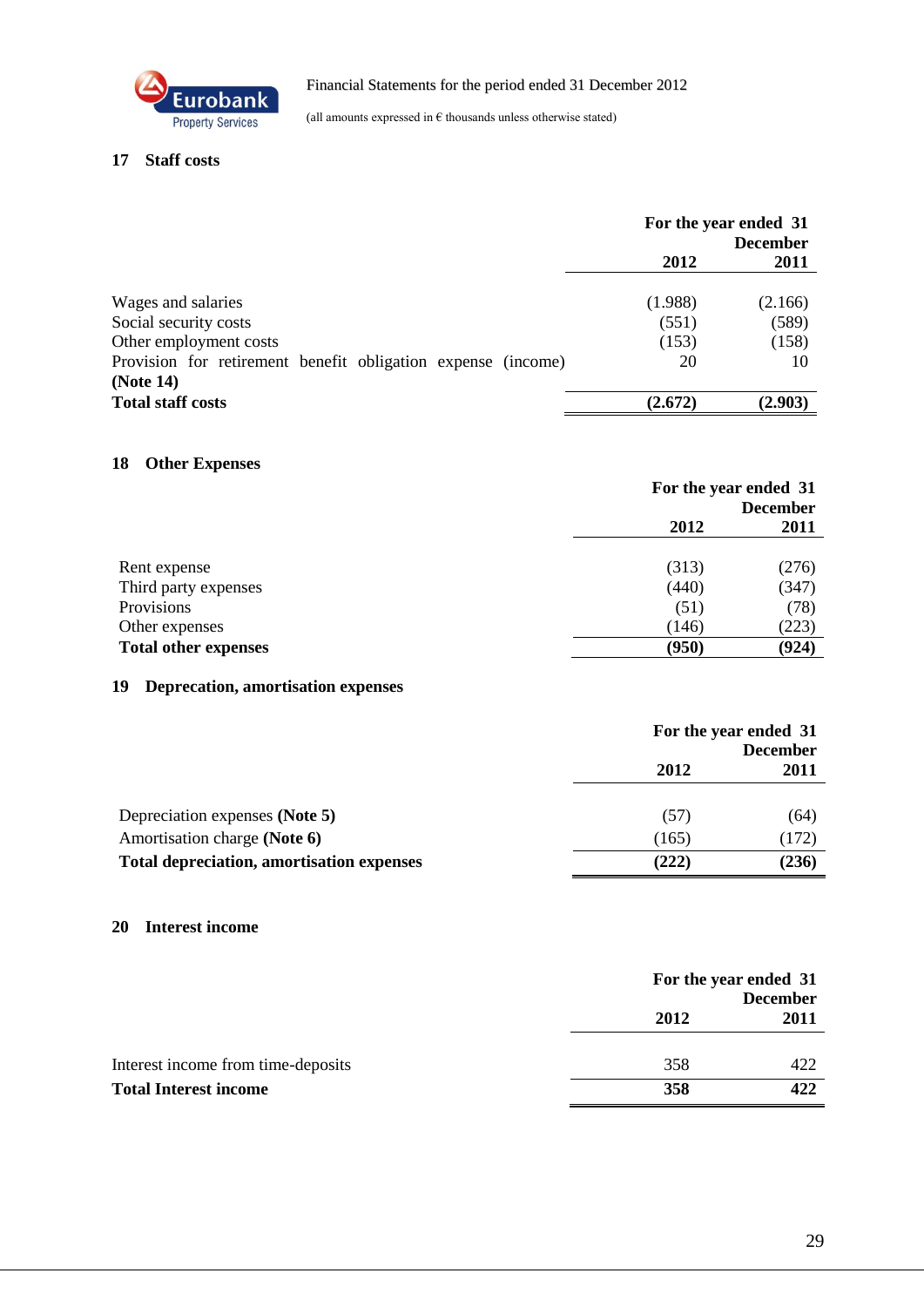

#### **21 Income tax expense**

|                                                | For the year ended 31<br><b>December</b> |         |
|------------------------------------------------|------------------------------------------|---------|
|                                                | 2012                                     | 2011    |
| Current income tax                             | (443)                                    | (2.309) |
| Discount on tax payable due to one off payment | 38                                       | 34      |
| Deferred tax (Note 12)                         | 41                                       | 111     |
| <b>Total</b>                                   | (364)                                    | (2.164) |

The Company's income tax differs from the theoretical amount that would arise using the tax rate applicable to profits of the company as follows:

|                                                   | 31 December |         |
|---------------------------------------------------|-------------|---------|
|                                                   | 2012        | 2011    |
| <b>Profit before tax</b>                          | 1.986       | 11.215  |
| Tax at the applicable tax rate $20\%$ (2011: 20%) | (397)       | (2.243) |
| Income and expenses not subject to tax            | 33          | 79      |
| <b>Total income tax</b>                           | (364)       | (2.164) |

The current income tax rate for the year 2012 is 20% (2011: 20%).

The current tax rate for profits of Greek legal persons, established by Law 3943/2011 (Government Gazette A '66/31.3.2011) amounts to 20% withholding tax on distributed profits at 25%. Under Law 4110/2013, the tax rate increased to 26% on revenues for the years 2013 onwards. Additionally, dividends will be distributed on the basis of general meeting will take place in 2013 subject to 25% withholding tax, whereas dividends to be distributed by the General Assemblies from 1 January 2014 onwards, subject to withholding tax of 10%.

#### **22 Dividends**

The Board of Directors will propose the non distribution of dividends at the Annual General Meeting, as the previous year.

#### **23 Contingent liabilities**

The Company has proceeded with the tax amnesty for tax years 2007-2009. The Company has not been subject to tax audit for the year ended December 31, 2010. Management does not believe that significant additional taxes will result for 2010. The tax audit for the year of 2011 and 2012 are carried out by the external auditors of the Company pursuant to Law 3943/2011 and the relevant Ministerial decision.

#### **Litigations:**

According to the Company"s management and legal advisors of the Company existing lawsuits are not expected to have a material impact on the financial statements.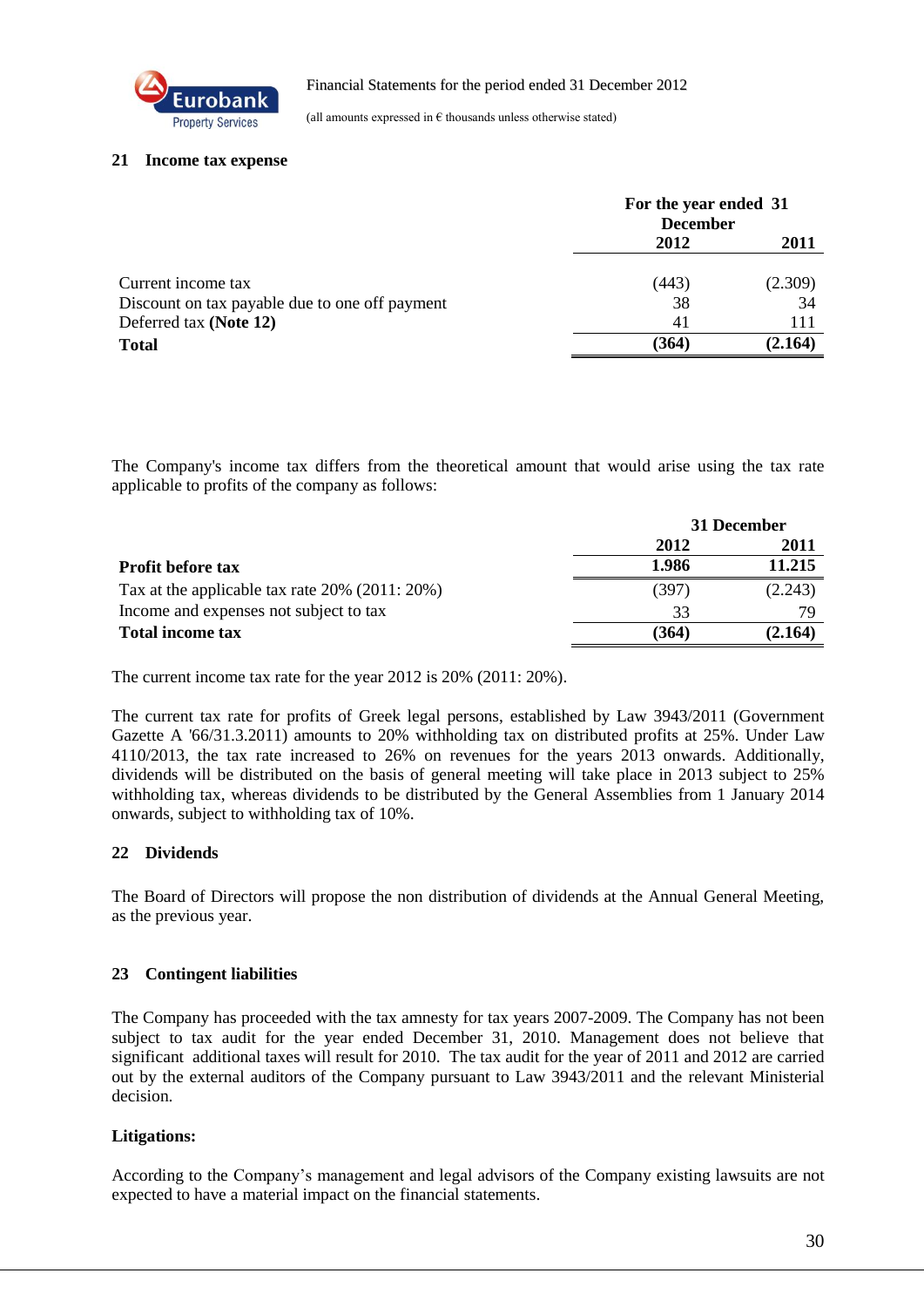

#### **24 Operating leases**

Operating lease commitments - where the Company is the lessee. The Company leases offices and vehicles with non-cancellable operating leases. The leases have various terms and renewal rights.

The future lease payments payable under the leases are as follows:

|                                                  | 31 December |       |
|--------------------------------------------------|-------------|-------|
|                                                  | 2012        | 2011  |
|                                                  |             |       |
| No later than one year                           | 415         | 389   |
| Later than one year and no later than five years | 1.623       | 1.168 |
| Later than 5 years                               | 553         | 680   |
|                                                  | 2.591       | 2.237 |

#### **25 Related party transactions**

The Company is controlled by Eurobank Ergasias S.A. (incorporated in Athens and listed on the Athens Stock Exchange, Greece), which owns 100,00% of the Company"s shares. All the voting of the ultimate parent company, that is Private Financial Holdings Limited, are held directly and /or indirectly by the Latsis family.

The following transactions were carried out with related parties::

#### a) Commission income

|                                |        | For the year |
|--------------------------------|--------|--------------|
|                                | ended  |              |
|                                |        | 31 December  |
|                                | 2012   | 2011         |
| <b>Commission income</b>       |        |              |
| Parent                         | 10.615 | 19.664       |
| Subsidiaries of parent company | 1.106  | 1.060        |
| <b>Total</b>                   | 11.721 | 20.724       |
|                                |        |              |

#### b) Other operating expenses

|                                | 2012    | 2011    |
|--------------------------------|---------|---------|
| Parent                         | (963)   | (1.012) |
| Subsidiaries of parent company | (264)   | (271)   |
| <b>Total</b>                   | (1.227) | (1.283) |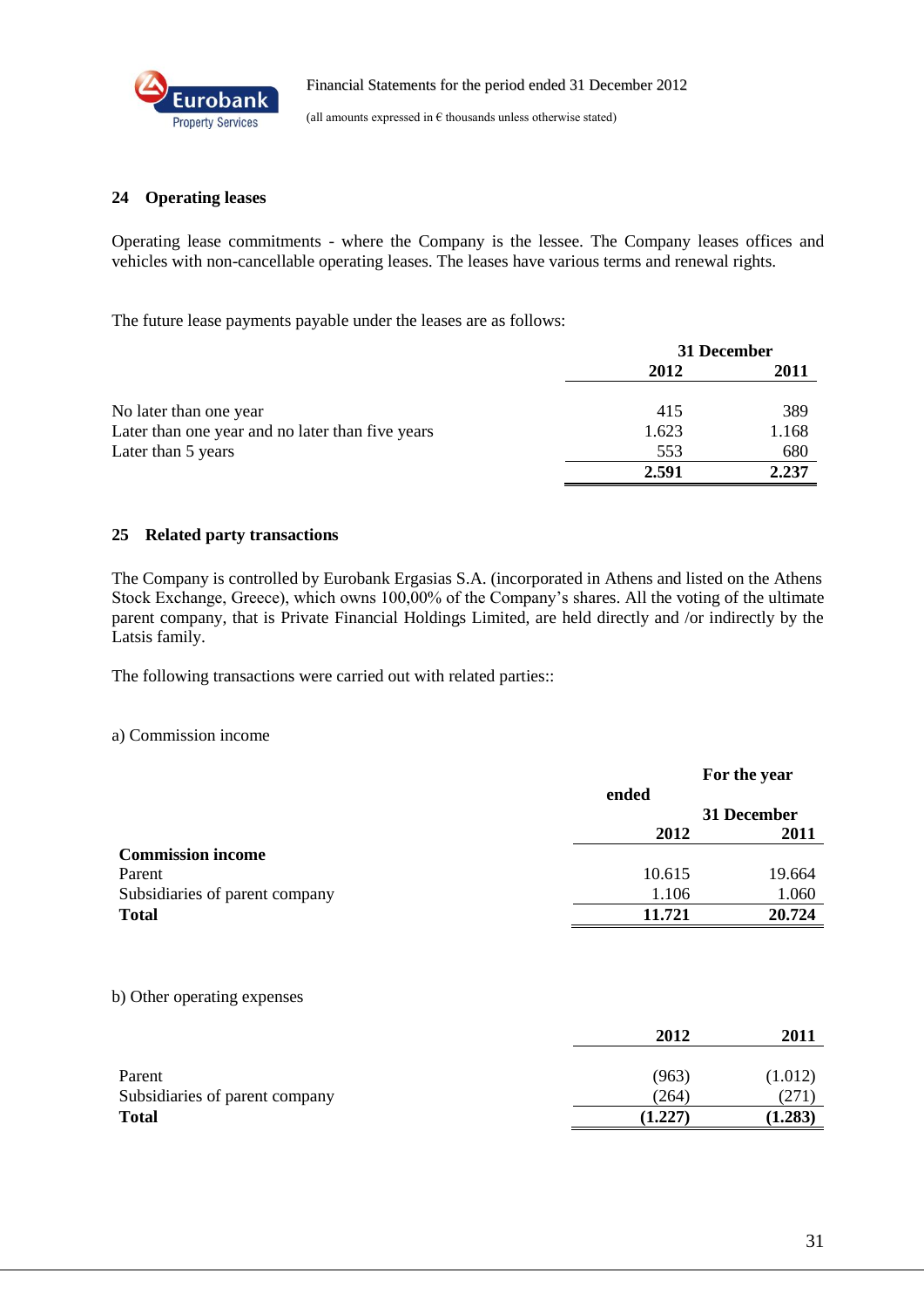

Financial Statements for the period ended 31 December 2012

(all amounts expressed in  $\epsilon$  thousands unless otherwise stated)

c) Interest income

|                                                            | 2012        | 2011      |
|------------------------------------------------------------|-------------|-----------|
| Interest income                                            |             |           |
| <b>Bank time deposits</b><br>Parent                        | 358         | 422       |
|                                                            |             |           |
| d) Key management compensation                             |             |           |
|                                                            | 2012        | 2011      |
| Salaries and other short-term employee benefits            |             |           |
|                                                            | 472         | 502       |
| e) Balances arising from transactions with related parties |             |           |
|                                                            | 31 December |           |
|                                                            | 2012        | 2011      |
| Trade and other receivables from related parties (Note 8)  |             |           |
| Parent                                                     | 4.047       | 1.670     |
| Other related parties                                      | 520         | 559       |
| <b>Total</b>                                               | 4.567       | 2.229     |
|                                                            |             |           |
| Trade payables to related parties (Note 13)                |             |           |
| Parent                                                     | 143<br>42   | 175<br>23 |
| Other related parties<br><b>Total</b>                      | 185         | 198       |
|                                                            |             |           |
| Cash and cash equivalents (Note 9)                         |             |           |
| Parent                                                     | 15.114      | 17.410    |
| <b>Total</b>                                               | 15.114      | 17.410    |
|                                                            |             |           |

#### f) Commitments and contingent liabilities

There are no commitments and contingent liabilities between the Company and related parties.

#### **National Bank of Greece S.A. Voluntary Tender Offer (VTO)**

On 5 October 2012, the National Bank of Greece (NBG) announced its intention to launch a voluntary exchange offer to acquire all Eurobank's shares offering 58 new shares of NBG for every 100 shares of Eurobank tendered. NBG also stated that, Eurobank shareholders holding 43.6% of Eurobank's ordinary share capital have committed to tender their shares in the tender offer. On 23 November 2012, the General Meeting of the shareholders of NBG, approved the increase of NBG"s share capital, and the issue of new ordinary shares to be offered to Eurobank"s ordinary shareholders who will accept NBG"s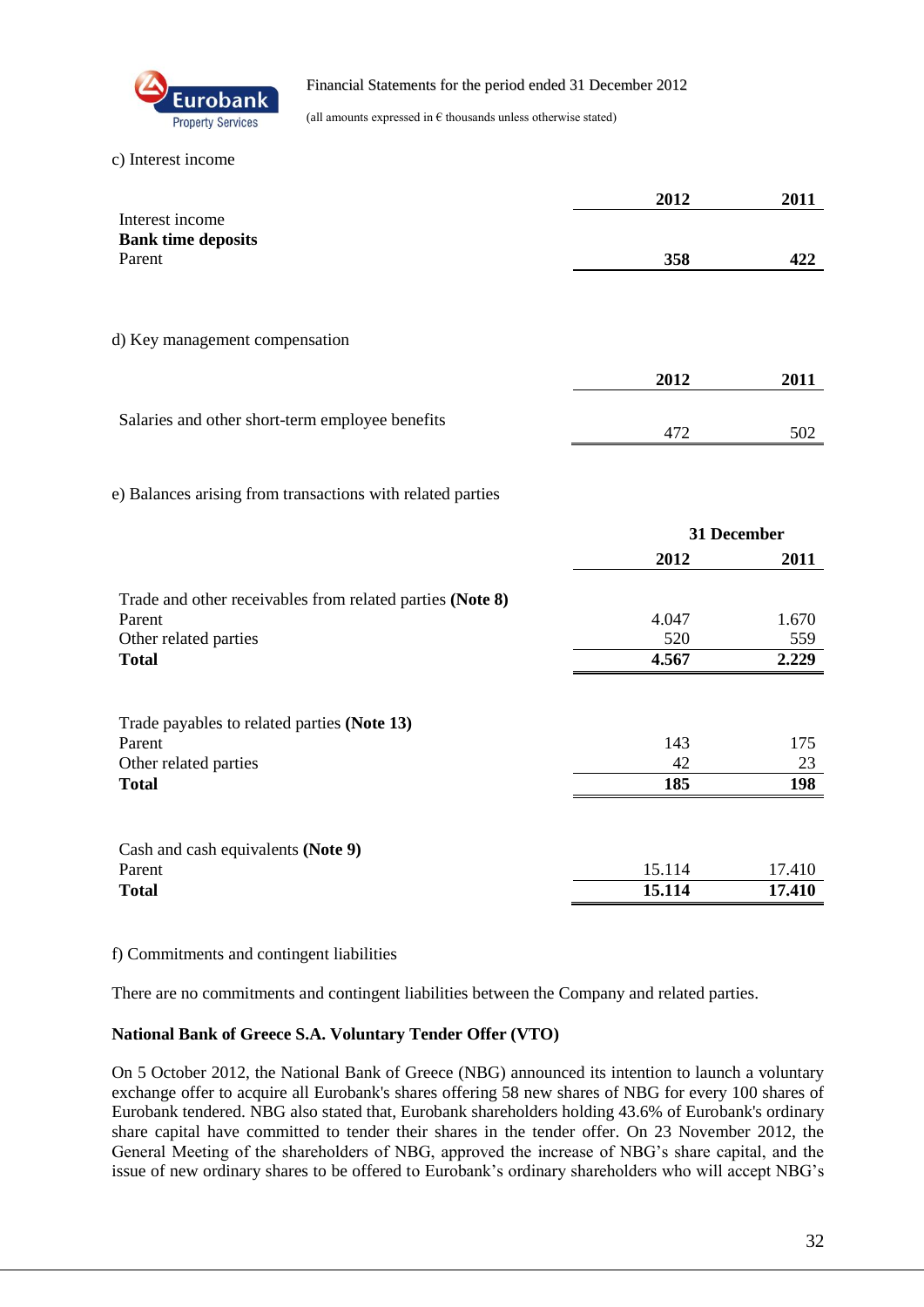

voluntary tender offer at the said exchange ratio. The Bank announced that the exchange offer falls within the context of the on-going consolidation of the Greek banking system.

On 11 January 2013, after Greek Capital Market Committee approval of the relevant offering documentation, NBG published the prospectus of the Voluntary Tender Offer (VTO), stating as offering"s acceptance period for Eurobank"s shareholders the period from 11 January 2013 to 15 February 2013.

On the same day, the Board of Directors of Eurobank Ergasias S.A., having been informed of the terms and conditions of the VTO submitted by NBG to Eurobank shareholders, convened and produced a reasoned opinion on the VTO.

The Bank"s Board of Directors having considered the content of the VTO information memorandum and the reports provided by the Bank"s financial advisors, concluded in summary that the Offer Consideration satisfies the requirements of the Law and is fair from a financial point of view.

On 15 February 2013, NBG announced that all necessary regulatory approvals have been obtained. In particular, the approvals from [the](http://www.epant.gr/) Hellenic Competition Commission, the Bank of Greece (Supervision of Credit and Related Financial Institutions Department (SCRFID) & Department of Private Insurance Supervision (DOPIS)), the [Hellenic Financial Stability Fund a](http://www.hfsf.gr/)nd the E.U. Directorate General for Competition, as analytically described in the prospectus of the Voluntary Tender Offer (VTO) were obtained.

On 18 February 2013, NBG announced that during the offering's acceptance period for Eurobank's shareholders, 64.369 Eurobank's shareholders have accepted legally the VTO, submitting totally 466.397.790 Shares, representing 84,35% of the paid in Share Capital; thus NBG holds a total of 466.558.809 Shares, representing the 84,38% of Eurobank"s paid in Share Capital.

On 8 April 2013, Eurobank announced that by decision of the competent authorities and institutions, with the assent of the two banks, the National Bank and Eurobank will be recapitalised fully and independently from each other, implying the suspension of the merger process

The process of recapitalization of four systemic banks, as announced by the Bank of Greece, will be completed before the end of April. Final decisions on the course of the merger of the two banks will be taken from the common shares that will be the FSF.

On 10 April 2013, the Board of Directors of Eurobank decided to convene a General Meeting on 30 April 2013 on the recapitalization of the Bank by  $\epsilon$  5,8 billion

As part of the legislation, part of the recapitalization may be implemented by issuing CoCos reducing equally the amount of increase in common shares. Right to participate in the increase in common shares will be the existing shareholders of the Bank and other private investors, while the amount of recapitalization is already guaranteed by the EFSF and  $\epsilon$  5,3 bn from  $\epsilon$  5,8 billion has already been paid in Bank.

On April 30, 2013, the Extraordinary General Meeting of Shareholders of Eurobank decided:

1. reduction of share capital, while reducing the total number of ordinary shares, through the association shall be a ratio of ten (10) existing ordinary shares to one (1) new common share (reverse split), and reduction of the nominal value of new (derived from the reverse split) common shares to 0.30 euro

2. increase the share capital pursuant to Law 3864/2010 and No. 38/2012 Cabinet Decision, to raise a total of 5.839 million, by issuing 3,789,317,357 new ordinary shares, taking the all of them by the